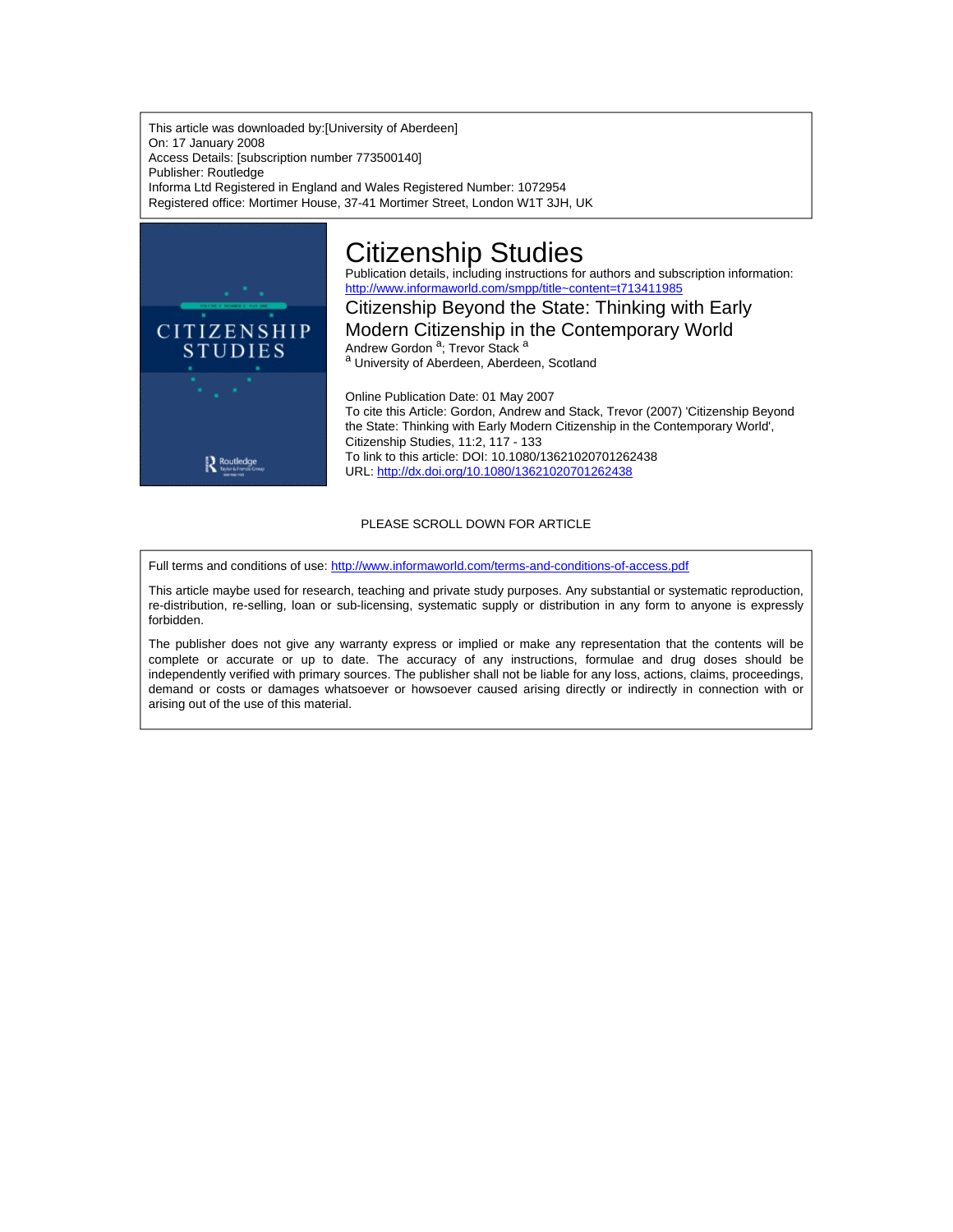Citizenship Studies, Vol. 11, No. 2, 117–133, May 2007 Routledge

# Citizenship Beyond the State: Thinking with Early Modern Citizenship in the Contemporary World

# ANDREW GORDON & TREVOR STACK<sup>1</sup>

University of Aberdeen, Aberdeen, Scotland

ABSTRACT In our introduction, we pose some of the broader questions raised by the interdisciplinary and inter-period work of our contributors, while also drawing upon our own research on early modern London and contemporary Mexico. We argue that elements of the earlymodern tradition of urban citizenship have indeed survived alongside national citizenship, at least in certain contexts. Beyond that, we argue that early modern citizenship also helps to set in relief the scalar, emancipatory vision of nineteenth- and twentieth-century national-territorial projects; that it helps to think about keeping a distance from nation-states and transnational institutions while still partaking of them; that it draws our attention to the complexities of inclusion and exclusion in contemporary citizenship; and that it helps us think beyond the narrowly-defined "rights" of national citizenship to include the freedom that is entailed in the pursuit of livelihoods.

This special issue explores the potential of early modern notions of citizenship to help us rethink the possibilities of contemporary citizenship. It is a collaborative project of specialists on different periods and regions and from different disciplines. This includes the editors and authors of this introduction: Gordon's background is in the literary study of early modern England, while Stack comes to this project from the anthropological study of contemporary Mexico. In this introduction, rather than simply setting these diverse articles within the context of scholarly debates, we draw on them to conjure a vision for contemporary citizenship. In doing this, we regard citizenship as an open set of elements, found in different permutations and combinations across time and space, often including notions of equality, individuality, autonomy, freedom, rights, duties, belonging, the common or public good, public debate, representation, inclusion and exclusion, popular sovereignty, and commitment to some kind of community or polity. Citizenship, understood thus as a complex of elements, has also included various notions of government. We use the term State for one particular notion of government: States are governments that seek to appropriate and control citizenship, rather than simply playing a role in that citizenship. Scholars of citizenship have often followed suit by reducing citizenship wholly to a relationship with States. We argue, drawing on the articles, that early modern citizenship suggests ways for people to take citizenship back from States,

Correspondence Addresses: Andrew Gordon and Trevor Stack, School of Language and Literature, University of Aberdeen, Aberdeen AB24 3UB, Scotland. E-mails: a.gordon@abdn.ac.uk and t.stack@abdn.ac.uk.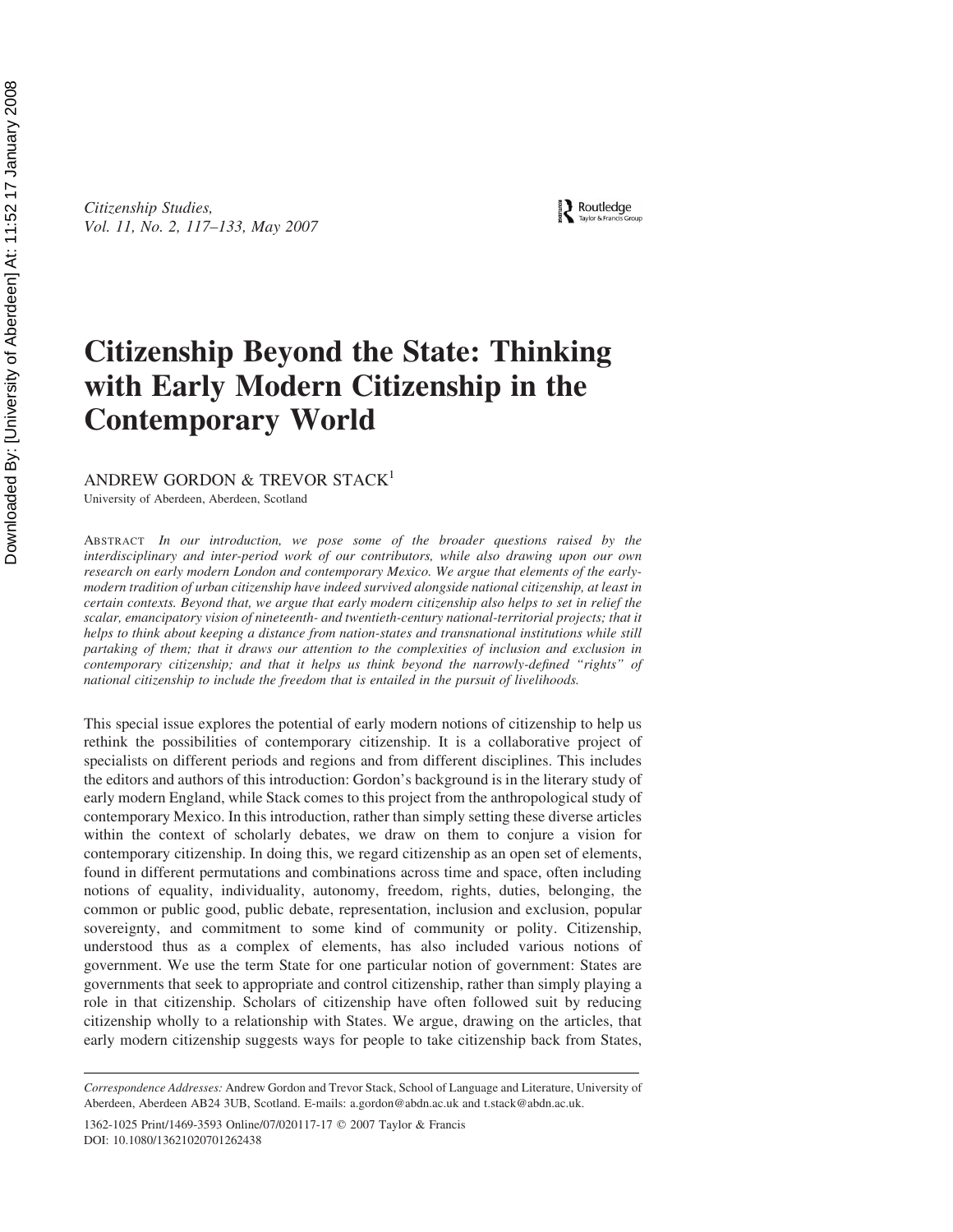while still leaving a place for government.<sup>2</sup> More broadly, while two of our contributors, the historians Herzog and Ramos, focus on legal definitions of citizenship, the other contributors consider less formal manifestations of citizenship. Both the historian Sacks and the anthropologist Roitman look at the relation between the legal category and broader notions of freedom, including economic freedom, although in the very different contexts of early modern England and the contemporary Chad Basin. The political theorist Isin also regards citizenship as something that escapes the legal definitions of States, as well as States' attempts to map citizenship onto national territory.

Stack first became interested in citizenship while doing fieldwork in the 1990s in a group of towns in the Sierra de Tapalpa, west Mexico. He began with a topic seemingly far removed from citizenship: how people in west Mexico talked and wrote about the history of towns and cities. One of his findings was that townspeople talked about both the history of their town and the history of Mexico, but they did so in different ways and rarely connected the history of their towns with Mexican history. This was because their knowledge of their town's history was different in kind to their knowledge of Mexico's history. Townspeople sat through school classes and performed in exams, they marched in commemorative parades and some organised those parades, and they argued about the rights and wrongs of that history. By contrast, when townspeople talked or wrote about the history of towns, they focused much more exclusively on what was known of that history, both by themselves and by other people. Stack argues that this was reflected in their citizenship: they were citizens of their towns as well as citizens of Mexico, but their urban citizenship was different in kind to their national citizenship. As national citizens, townspeople argued about national politics and what it meant to be Mexican, while being put through their paces in the school classroom and in civic parades. Except for a few who had connections with politicians in state or federal government, national politics was not something that townspeople could really affect. As citizens of towns, by contrast, they could aspire to being part of a public arena in which their views might just count for something (Stack, 2003).

Stack realized subsequently that his findings in contemporary Mexico resonated in interesting ways with accounts of citizenship in early modern Europe. Hence the decision to join forces with Gordon in organising a conference on "Urban versus National Citizenship" at the University of Aberdeen in April 2005.<sup>3</sup> Gordon's work had brought him to engage with the fabric of community and neighbourhood in early modern London. Despite the upheavals of the Reformation, his study of Londoners writing about London showed how closely they identified with the city, bearing out the position that earlymodern citizenship was above all a citizenship of towns and cities, rather than nations. It is generally assumed that early modern urban citizenship was superseded in the modern period by national citizenship, but Stack and Gordon, struck by the parallels in their findings, wondered whether urban citizenship might have survived alongside national citizenship. The authors devised the conference to explore what had happened to early modern traditions of urban citizenship. In order to explore this as fully as possible, we brought together a group of scholars from social, intellectual and constitutional history, anthropology, political science and urban sociology, and asked them to speak from their specialist fields about the fate of those urban traditions.

Did early modern urban citizenship survive the emergence of national citizenship? Herzog suggests in her contribution that urban citizenship in Spain survived alongside national citizenship well into the nineteenth century, and perhaps into the twentieth.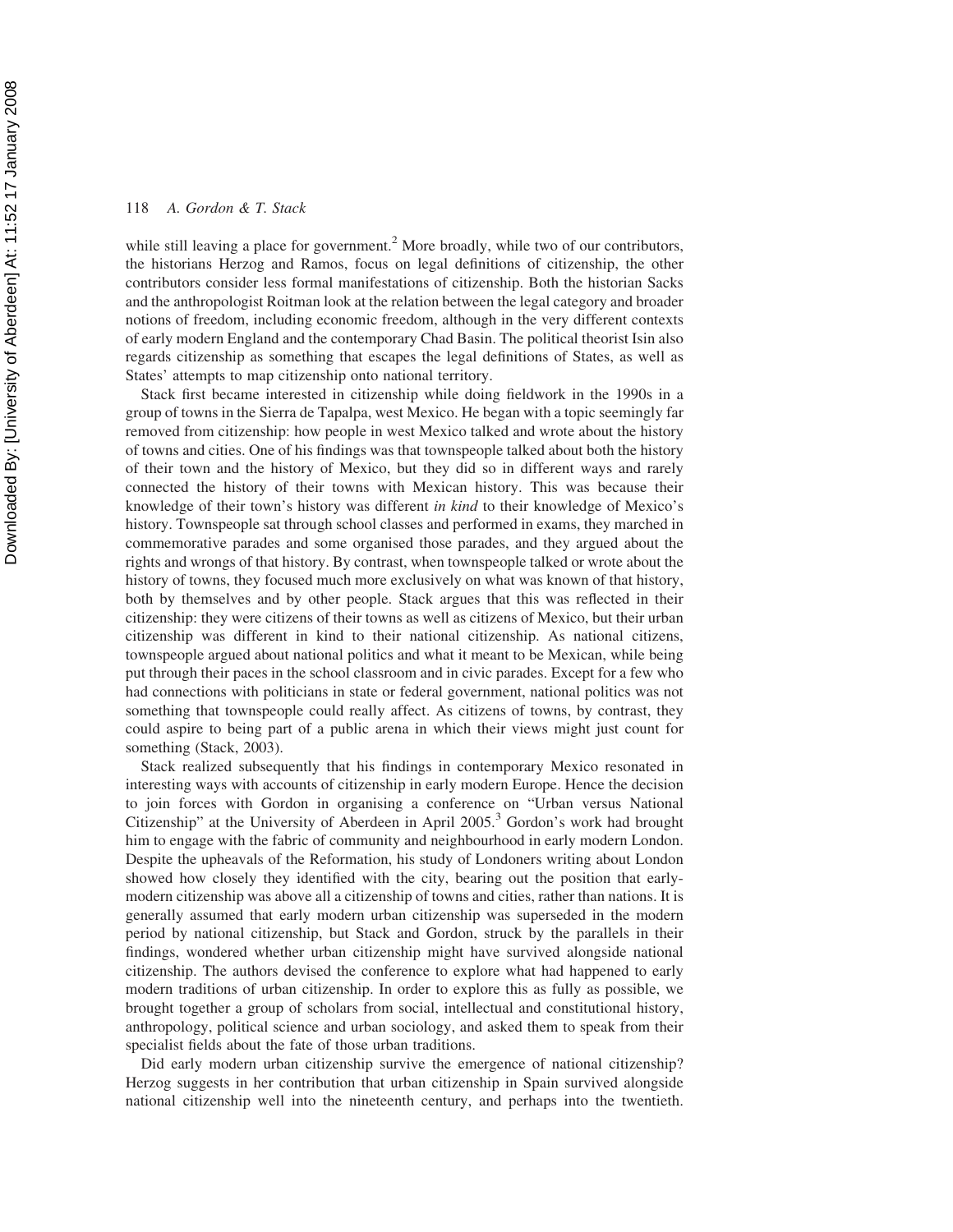She indicates, too, that the Spanish urban tradition, which included notions of citizenship, had been used as a template for colonisation in the Americas, and it is possible that urban citizenship survived the rise of national citizenship in Latin America as well. Significantly, the anthropologist Claudio Lomnitz, another contributor to our conference, has argued that:

Mexican political geography has recognised three to four main levels of political communities. Of these, the city, town, or village is the only political unit with an uninterrupted history of having matched government with the representation of a people and of a popular will. (Lomnitz-Adler, 1995, p. 25)

Lomnitz does not identify this "uninterrupted history" as a tradition of urban citizenship, but this might explain Stack's observation in the Sierra de Tapalpa that townspeople were both citizens of towns and of the Mexican nation. Despite these possible continuities, the sociologist Guido Martinotti reminded the conference of the transformation of urban life worldwide, including the dramatic expansion of many cities (although not all cities have grown). Other speakers reflected on the expansion of governments, many of which command resources of which early modern rulers could only dream. The conference also bore witness to the diversity of early modern traditions of citizenship, and so to the legacy of those traditions. Sacks looked from early modern England towards citizenship experiments by early settlers in North America, Herzog assessed the consequences of Spanish American developments, and Ramos the traditions of local polities in Portugal and what became of them under Liberal reform. In her article, Roitman broadens the discussion still further, exploring the quite different genealogies of citizenship in the Chad Basin, where notions of freedom were marked by the legacies of Islamic conquest as well as of French colonialism.<sup>4</sup>

Yet the conference suggested that there was much more to learn from early modern citizenship. Beyond the question of historical continuities, we decided that early modern citizenship could help us to refocus our understanding of citizenship in general. To begin with, just as Stack found citizenship embedded in the knowledge of history, Gordon's interest in urban citizenship arose from his study of the cultural practices through which inhabitants of early modern London represented and experienced their relationship to the city. Roitman notes, in a similar vein, that much scholarship of contemporary Africa has highlighted the "processes inherent to the cultural constitution of citizenship ... rather than assuming the status of citizenship as a juridical form or a philosophical category" (p. 2). Gordon argued, specifically, that citizenship was ingrained in the rich culture of processions that animated early Tudor culture. Again, processions and parades were a prominent feature in contemporary west Mexico, although Stack found that they were dominated by State and Church agendas. In early modern London, by contrast, they provided a key vehicle through which the city dweller could articulate and enact a sense of belonging within multiple, overlapping identities. Citizenship was not singular but multiple. This resonates with the work of the anthropologist James Holston, who has brought the early modern experience to bear on his study of contemporary Brazilian cities, to argue for "multiple citizenships based on the local, regional and transnational affiliations that aggregate in contemporary urban experience" (Holston, 1999, p. 169). The study of processional culture also draws attention to the performative elements of citizenship. In early modern London membership of the trade community in the form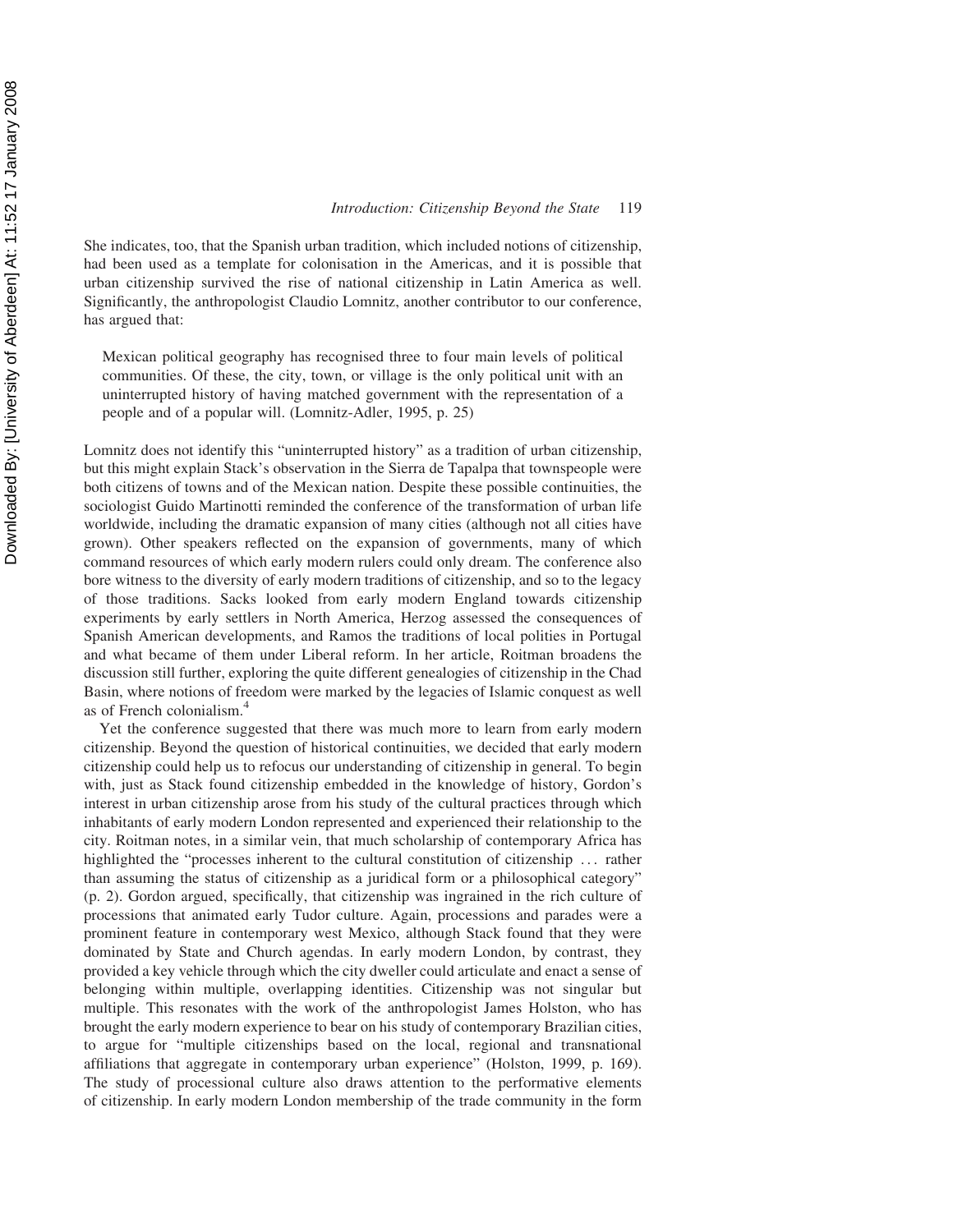of the Livery Companies, participation in the City's organs of governance, and communion with Christ through belonging to both parish and the Diocese of London, were all expressed through ceremony. Such activities were not narrowly formal occasions, and their significance ought to be understood in relation to a wider field of practices, a continuum ranging from festive occasions to demonstrations of collective disorder. Early modern processional culture provided a symbolic vocabulary that could be appropriated or contested. Gordon has stressed the negotiations that went into ceremony, through which various social groups sought to find and make a place for themselves. A contemporary parallel can be found in the Gay Pride parades that have arisen in cities across the world. Plans for Moscow Pride were rejected in 2006 by the Mayor of Moscow, with Alexander Chuev, a leading Christian Democrat in the Duma, supporting this stance on the basis that "[a]ny human being ... has a right to live the way they want with whoever they want, [but] the Parade concerns not private but public life" (Shoffman, 2006, emphasis added). No doubt the Pride parade intended precisely to project gays into public life, giving a literal recognition of place within society. This is the ostensible focus of the Queer Nation slogan: "Out of the closets, into the streets". The aim of Moscow Pride was, in other words, a broad assertion of visibility, what we might call an enactment of gay citizenship, rather than a simple demand for legal rights or recognition by the State.

The example of processional culture reinforces our central argument: that early modern citizenship suggests ways of rethinking citizenship by decoupling it from the State. T.H. Marshall argued that what he called "social" and "civil" (and "political") rights were closely integrated in medieval and early modern towns, but had become separated from each other by the eighteenth and nineteenth centuries. In particular, "the social rights which had been rooted in membership of the village community, the town and the guild, were gradually dissolved by economic change" (Marshall & Bottomore, 1992, p. 9). For Marshall, the twentieth-century "educational system and the social services" helped to restore the connection of civil and social (Marshall & Bottomore, 1992, p. 9). In drawing this parallel between early modern and contemporary citizenship, Marshall made light of a major shift in citizenship since early modern times. It was no longer community but the State that administered this citizenship. As a result, citizenship had become a ground for making claims on the State, whether for social, civil or political rights. Marshall simply took for granted the State's central role in twentieth-century citizenship. In another influential definition of citizenship, the historical sociologist Charles Tilly (1999, p. 253) has written that: "citizenship designates a set of mutually enforceable claims relating categories to agents of government". Tilly's definition allows for the diversity of possible relationships, but he still makes government the focal point of citizenship, rather than seeing government as one of several issues for citizenship. By contrast, we want to argue, inspired by our own reading of early modern citizenship, that citizenship need *not* be reduced to a relationship with the State (or other agencies). In making this argument, we draw on a recent essay on citizenship by the anthropologist Aihwa Ong, who presents a portrait of citizenship for the twenty-first century, based on her own research in Southeast Asia as well as other studies, but we write in counterpoint to Ong's essay, because she also treats citizenship as a ground for making claims, albeit not just on the State (Ong, 2006). We argue that citizenship has, at certain times and in certain places, been much more than this.

In the first half of this introduction, we use early modern citizenship to set in relief the project of States to appropriate citizenship for themselves. Part of this project was the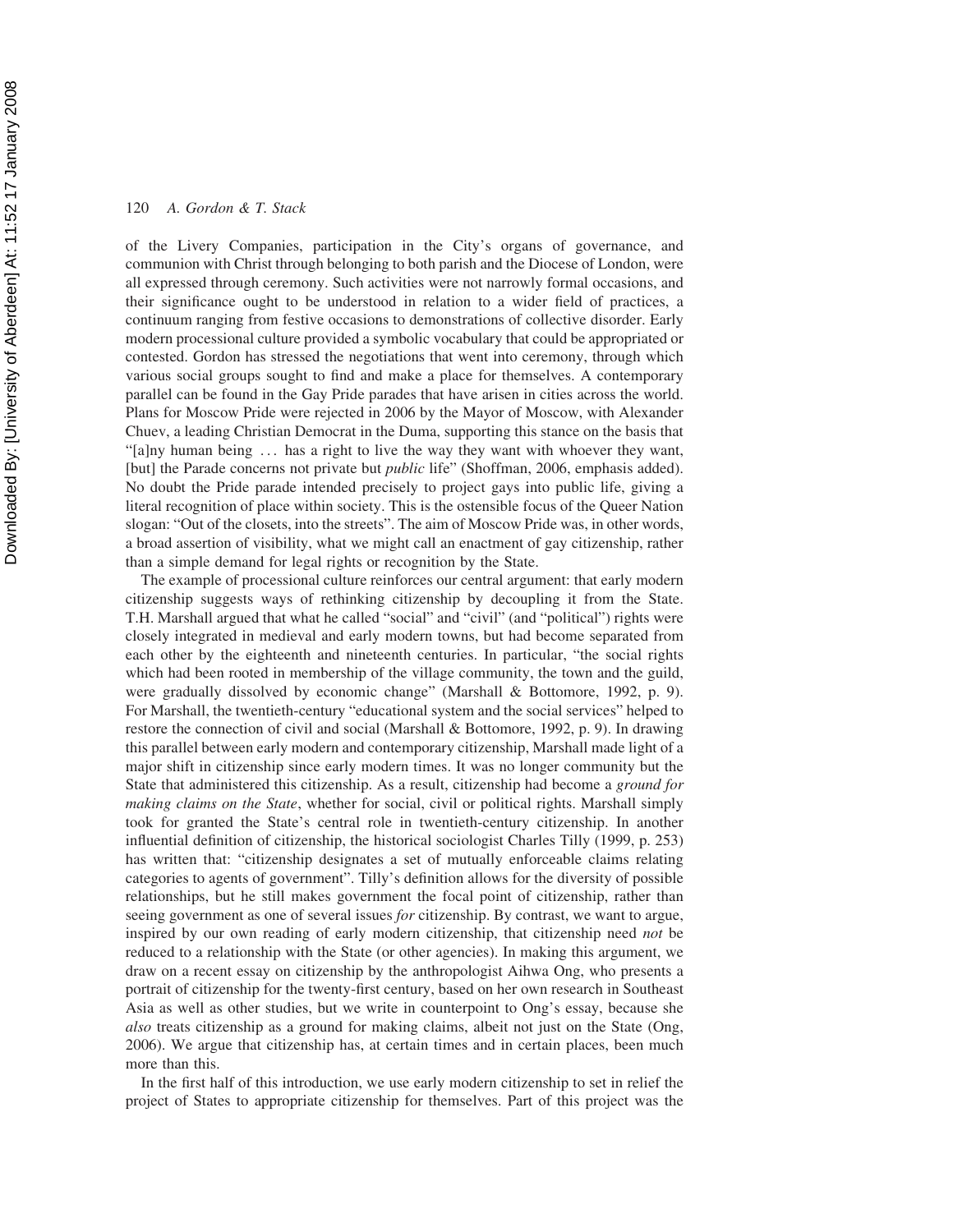attempt to roll out citizenship across national territory. We discuss the limits of that project. Citizenship has always eluded the pretensions of States, despite the increasingly sophisticated schemata that States impose upon citizenship. In the second half of the introduction, we use the study of early modern citizenship to rethink citizenship beyond a relationship with the State. Rather than thinking of citizenship simply as a ground for making claims on States, we argue that citizenship can be conceived more broadly as a kind of freedom in the sense of room for manoeuvre. Room for manoeuvre can take many forms. One example might be the opening of public space for gay, lesbian and bisexual men and women achieved by the Pride parades. An example that we discuss below is the attempt to create some kind of civil society beyond the State-centred arena of politics. We distinguish this in turn from the room for manoeuvre that comes from community (or regional or ethnic) autonomy. Another kind of room for manoeuvre, to which we give more attention, is the economic freedom to pursue livelihoods.

Our goal in this introduction is then to use the study of early modern citizenship to open up the study of citizenship in the contemporary world. We engage with the wide range of cases and approaches offered by our contributors, to raise a series of provocative issues for contemporary citizenship.

#### Citizenship Beyond Emancipation by the State

The study of early modern citizenship helps to set in relief the self-proclaimed emancipatory project of the modern State, which has sought to roll out citizenship across national territory. The groundwork for this was laid in the cartographic boom of sixteenthcentury Europe. Recent research has highlighted the impact of cartography in facilitating a de-socialised conception of space and permitting the erasure of local difference under the imposition of national space. As maps became a significant tool of government, they also played a role in transforming the image of the nation (Buisseret, 1992, 1996). The pioneering work of Morgan and Helgerson demonstrated the cultural impact of the sudden emergence, seemingly out of nowhere, of a visual image of the country in the sixteenth century (Morgan, 1979; Helgerson, 1992). Isin argues in his contribution that governments from the eighteenth century adopted a "scalar" vision of a nation divided into regions that were subdivided into localities. Ramos finds that Liberal governments in nineteenth-century Portugal attempted to apply what we can see as scalar logic to citizenship. He begins by describing the collage of overlapping polities (concelhos) in early nineteenth-century Portugal. Ramos stresses that these were not autonomous polities, and that their governments took it upon themselves to reconstruct the Portuguese monarchy from the ground up after the 1808 French invasion. He observes that the Portuguese Liberals subsequently tried to dismantle these polities, which they always suspected of allegiance to the old monarchic regime, and so to reduce them to localities within national territory. Key to this scalar vision, in other words, was the rationalisation of an emancipatory goal through which citizenship, and not just national administration, would be extended across national territory.

Our contributors show, however, that States have never fully made good on their promise to roll out citizenship across national territory. On the one hand, States have struggled for the *means* to achieve this, and have often found themselves settling for a more intricate polity. Lomnitz has argued that the formal extension of citizenship in Mexico was really a degrading of citizenship, since even after the Mexican Revolution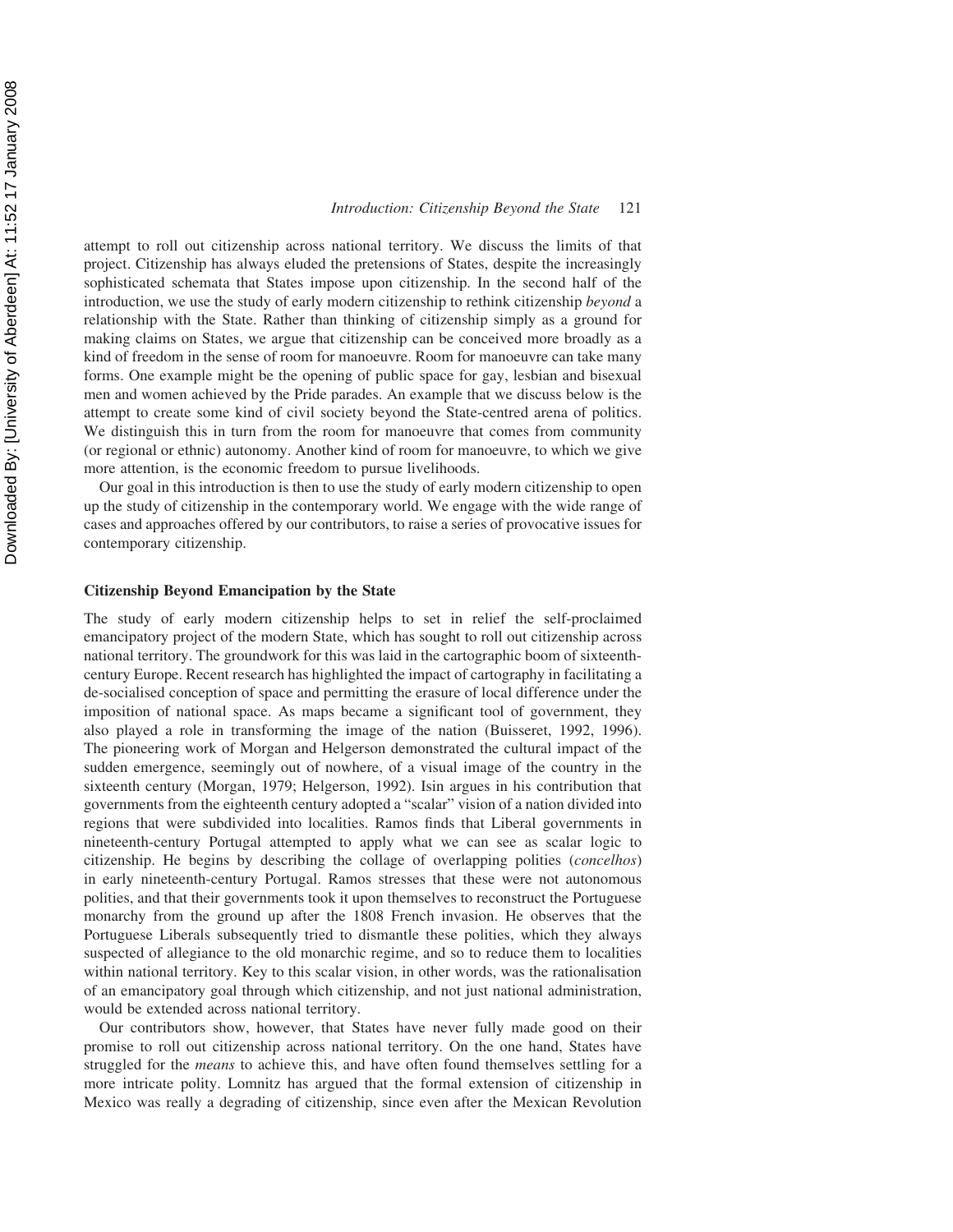the so-called "citizens" were not actually empowered to shape the future of their national community. We have mentioned Lomnitz's point that urban communities were the only Mexican polities to have "matched government with the representation of a people". He also argues that these urban "public spheres" have never been properly linked into a national public sphere; debate in urban communities does not feed into national debate. While claiming to extend citizenship, the Mexican State has negotiated with power brokers of all sorts throughout Mexican territory. Governments sought the help of these brokers to disseminate their elaborate representations of the nation. Brokers were rewarded not with a voice in the national arena, but with certain services for their clientele and the possibility of appropriating a portion of state funds ("corruption"). Groups such as peasants also have some privileged access to State resources in return for their loyalty and their role in the national pageantry of the Mexican Revolution. The nation-state remained a tangled web of polities within polities, not altogether unlike nineteenth-century Portugal. Indeed, Lomnitz queried in the conference the extent to which the nineteenth-century Portuguese Liberals actually dispensed with the concelhos in practice, and Ramos acknowledges that even in the 1920s there were attempts to re-establish this kind of citizenship. Within this labyrinth, national citizenship in Mexico meant little more than participating in an elaborate series of festivals (usually linked to mass schooling) and voting in one-party elections (Lomnitz, 2001). Hence Stack's observation that national citizenship has never quite connected with urban citizenship and has certainly not subsumed it. Meanwhile, Ong has noted of the contemporary world that it is no longer just States that deliver the services needed by citizens. She notes that people make claims on a range of agencies, including an infinitude of NGOs and transnational agencies such as the World Bank and the UN (Ong, 2006). These include organisations not recognised by States at all, such as the highly organised brigand groups in the Chad Basin described by Roitman.<sup>5</sup>

On the other hand, States have difficulty rolling out citizenship because certain elements of citizenship elude them. Herzog notes in her contribution that, in early-modern Spain, becoming a citizen of a town or city was a first step towards being a national of the nation. She observes that early modern towns often resisted attempts by the Spanish Crown to fix the criteria for citizenship. Deputies at the 1812 Cortes in Cádiz resisted the proposal that being a native of Spain should be a requirement for citizenship of towns and cities, because that would hand to the Crown the authority to confer citizenship. Towns and cities were interested, of course, in retaining ultimate control of citizenship. However, we take seriously the argument of those deputies at Cádiz that citizenship was a *complex and subtle* business, one that the State could not hope to master.

Citizenship is complex and subtle because it is diverse. This is, after all, why we have proposed using "citizenship" for an open set of elements. Different elements come to the fore in different contexts, and it is often difficult to say where citizenship begins and where it ends. Ong (2006, p. 499) argues that "the different elements of citizenship (rights, entitlements, etc.) ... are becoming disarticulated from one another, and re-articulated with universalizing forces and standards". In fact, citizenship was always thus. Sacks notes in his contribution that writers in sixteenth-century England began splicing together notions of the "corporate freedoms" enjoyed by incorporated towns with the "ancient freedoms" enshrined in Magna Carta, to be enjoyed by all Englishmen. One way of dealing with this complexity has been for States (and other agencies) to devise ever more complex schemata of citizenship. Both Herzog and Ramos describe attempts to come up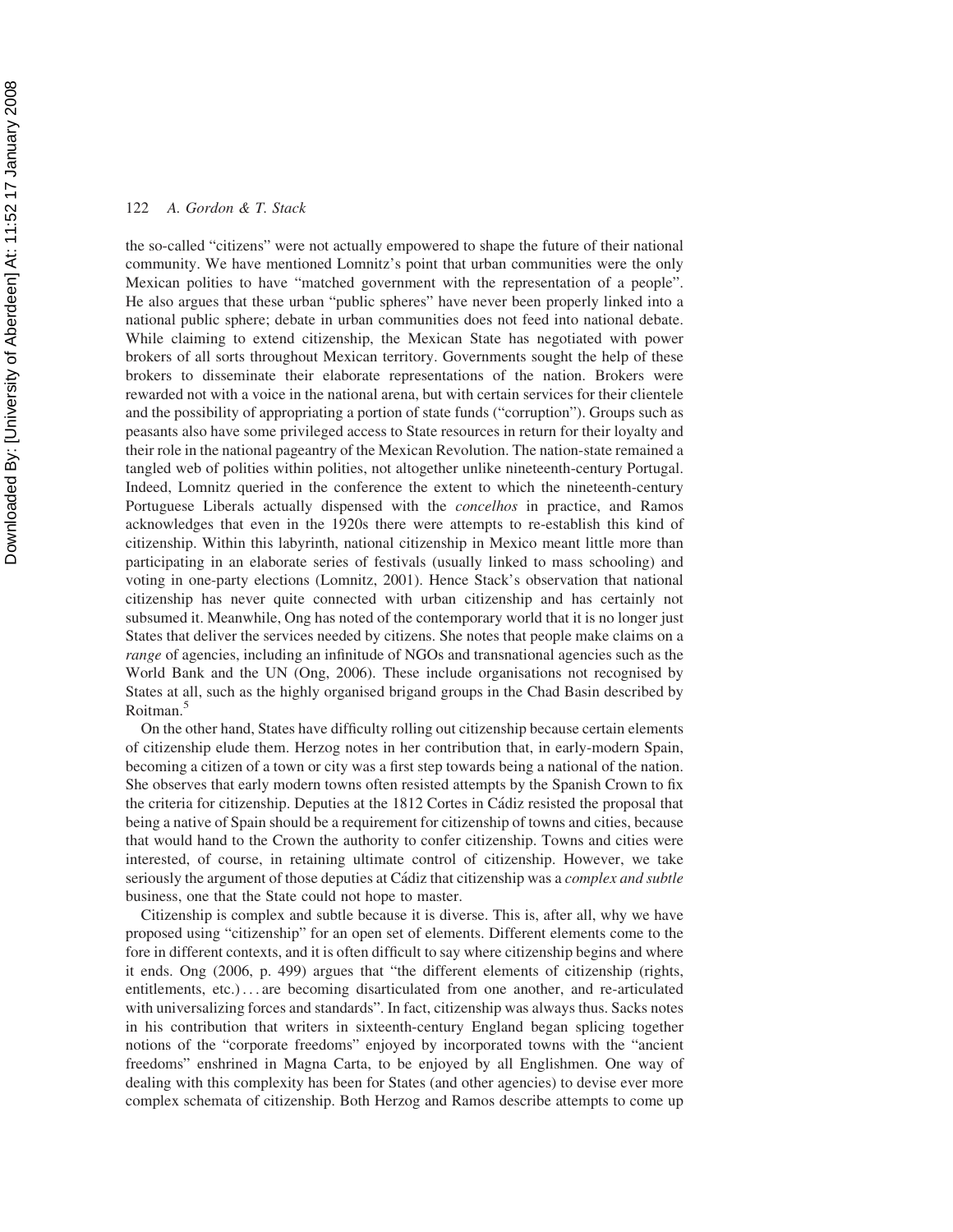with such a schema. In the contemporary world, Soysal (1994) shows how European governments have extended some citizenship rights to some categories of migrants but not to all. Ong (2006, p. 499) observes that States have designated zones of hyper-growth within national territory, in which certain citizenship rights are suspended. Obvious examples are the maquiladora belts along the US–Mexico border and across Central America.

Citizenship also eludes States because it is demanding, and this is what we want to stress. In his contribution, Sacks gives a detailed account of how concern with the abuse of "monopoly" grants in sixteenth-century England (the Crown giving patents to its favourites) developed into a much broader concern with freedom. Sacks shows, crucially, that this freedom was held to proceed from membership of communities, because only in this way could freedom have any guarantee. Freedom was never just individual, in other words, but always *freedom of* a community, whether conceived as an urban or national "commonwealth".<sup>6</sup> This freedom of community was no formality: citizens had to commit (or even submit) to community in order to guarantee that freedom for themselves and others. Sacks gives the examples of Swallowfield, a community too distant from local government to benefit from its protection, and the fledgling colonial communities of New England. Similarly, in Spain the criteria for early modern citizenship were focused on people's commitment to particular towns and cities. As Herzog shows, this commitment was often difficult to measure. For example, the commitment of merchants was often contentious in Spain and Spanish America, because the commercial interests that made merchants important to communities also gave them commitments *beyond* these communities. "How could a distant State appreciate the subtleties of people's commitment to community?", asked the deputies at Cádiz in  $1812$ .<sup>7</sup> In the contemporary world, commitment remains a key issue for citizenship. This was the case in Tapalpa, a municipal seat in the Sierra de Tapalpa, where Stack found that being "from here" was an important category of town politics. While members of the families considered most obviously "from here", several of them land-owners, often played a prominent part in town politics, those whom the mayor Aguirre considered not "from here" were liable to have any complaint dismissed. At our conference the urban sociologist Guido Martinotti argued that commitment to contemporary European cities has become a serious issue, because residents are increasingly outnumbered by other city users such as tourists and commuters (Martinotti, 2005). It was also an issue in a town the size of Tapalpa, especially since it had become a popular weekend retreat for middle-class Guadalajarans. Stack often heard Guadalajarans who had bought weekend homes or set up hotels or restaurants in the Sierra, accused of being "not from here" and sidelined from local decision-making.

Notions of commitment to community are often accompanied by ideals of life in community. These have also ranged widely, but are equally difficult to assess, even by local government. Gordon has noted that concepts of "civility" formed part of the prescriptions for citizenship in early modern London. The punishments prescribed at the London Bridewell, an experimental house of correction that opened its doors in the 1550s, sought to cure both citizens and city of their imperfections. In 1559, for example, John Corbet was released subject to the condition that "if herafter at any time he behave not him self both in word and deed as becometh an honest, true and quiet citizen" he should pay a £10 fine and "be banished this city for ever" (Bridewell Court Book, 1559, f.19r, spelling modernised). Here we see a civic authority attempting to *impose* citizenship on their community, but neighbours could also re-appropriate the economies of behaviour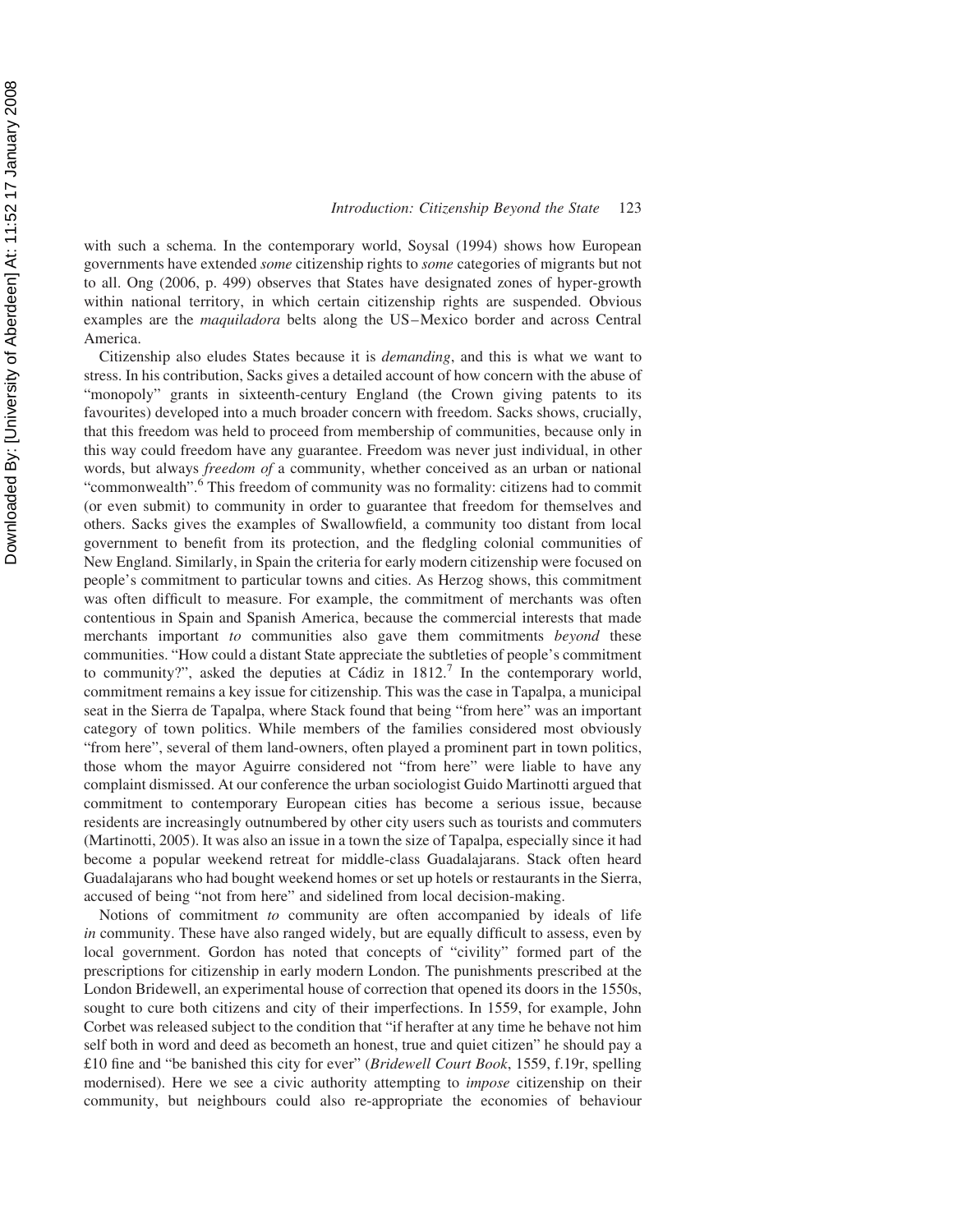by vouching for the future conduct of their fellow citizens, becoming in effect the agents and regulators of civility. Stack found in contemporary Tapalpa a notion of civic behaviour being used to distinguish between communities. In 1997, the Tapalpan municipal government refused to raise the civic status of the town of Atacco, the Tapalpan municipal secretary explaining that the people of Atacco lacked sufficient *cultura* to govern themselves. Cultura was a quality that comprised, among other things, the farsighted pursuit of the public good. Stack traced the efforts of an Atacco civic group to counter this prejudice by showing signs of *cultura*, as we explore more fully below (Stack, 2004).

States have attempted to assess these virtues, in conferring and policing citizenship, but have also claimed to *produce* those virtues in their citizens.<sup>8</sup> They have sought to do this above all through education—hence the Mexican history classes (and parades) described by Stack. Citizenship itself has long been taught in Mexican schools (and more recently in the UK and elsewhere). Many have questioned, however, whether citizenship can really be produced in people by a State. From Sacks and Herzog's articles, it seems that the thought would have troubled an early modern citizen, while a leading member of the Atacco civic group, Andrés, expressed his support for State schooling, but felt that *cultura* as a quality could only be cultivated outside the school.

States have failed, too, to map citizenship onto national territory, however variegated. Gordon has argued that the spatial relationships of the citizen–subject to State and to city are of a different order. In perceptual terms, the city is apprehensible independently of its visual image in a way the nation is not—at least not without metonymic substitutions (Gordon, 2004). The boom in geometric mapping which marked the sixteenth century was accompanied by a simultaneous flourishing of city views—prospects and perspective images such as the six-volume Civitates Orbis Terrarum. Yet in these images, clearly distinct from the published geometric maps of territories, the city emerges as an emphatically social space, constructed by and for its citizens (Gordon, 2001). Meanwhile, Isin puts the case that cities, understood not just as an inhabited space but as a kind of social force-field, are by their nature irreducible to the scalar vision of States. He argues, for example, that State-imposed borders are often crossed by the force-field of cities. Roitman's article illustrates Isin's portrait of cities exceeding both their built-up area and also national borders: "Even though [in the Chad Basin] these networks (military personnel-customs officials) and their sites (borders and hinterlands) are located in rural or peripheral areas, they can be qualified equally as urban phenomena, since they entail symbiotic or even constitutive relations with urban-based commercial, financial, and political spheres" (p. 7). Isin goes on to conclude, provocatively, that cities are real in ways that States have never been.

In other words, States have been unable to wholly appropriate citizenship, not just because they lack the resources to roll out citizenship across national territory, but also because several elements of citizenship—such as commitment and civility—have by their nature eluded the grasp of States.

#### Citizenship Beyond Making Claims on States

If citizenship is conceived on the State's terms as a kind of emancipation enacted by the State, citizens get left making claims upon the State for the fruits of that emancipation. Much of Ong's discussion of citizenship remains preoccupied with the claims people make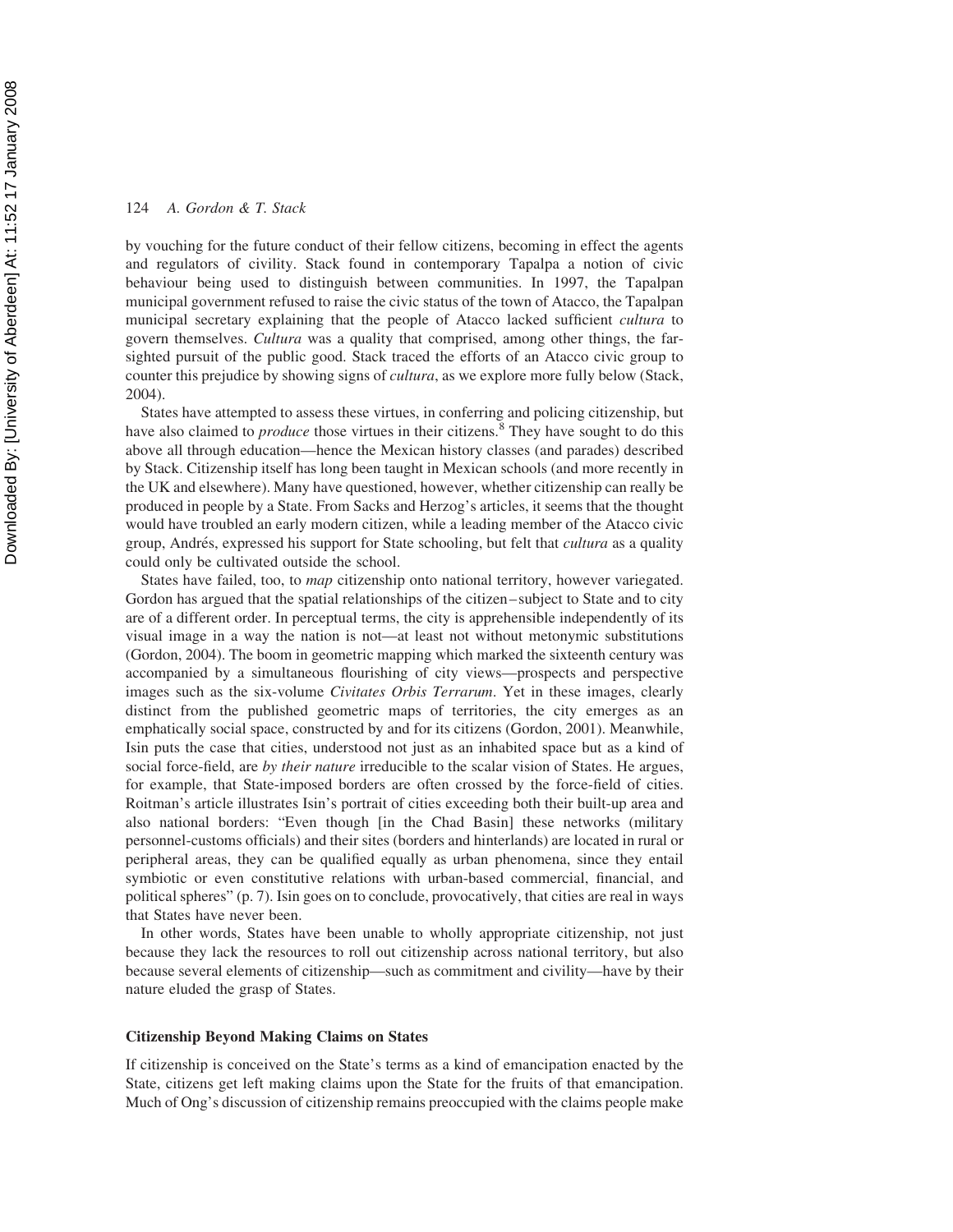on States (although she also treats claims made on other agencies such as NGOs). Early modern citizenship can help us to imagine a citizenship that is not reduced to making claims on States, even if government still plays an important role in citizenship. As our early modern examples show, citizenship has been considered, at certain times and in certain places, as a kind of room for manoeuvre. We begin this section by drawing on the articles to conceptualise citizenship as room for manoeuvre, although also confronting the risks of this notion of citizenship. We then suggest, in the second half of the section, that one aspect of this room for manoeuvre is the freedom to pursue livelihoods.

#### Making Room for Manoeuvre: Insurgent Citizenship

Holston uses the term "insurgent citizenship" to describe contemporary attempts, whether local, regional or transnational, to resist the national-territorial vision of States. Within the contemporary world, Holston (1999, p. 167) finds insurgent citizenships in a range of contexts, such as "in the realm of the homeless, networks of migration, neighborhoods of Queer Nation, autoconstructed peripheries in which the poor build their own homes in precarious material and legal conditions, ganglands, fortified condominiums, employeeowned factories, squatter settlements, suburban migrant labour camps, sweatshops, and the zones of the so-called new racism". Holston's inventory prompts us to rethink citizenship as a kind of room for manoeuvre, in which citizens keep their distance from States, without renouncing all claims on States. We draw on the articles of this special issue to explore what this room for manoeuvre might look like in practice.

Keeping a distance from States is more difficult than it sounds, especially in the contemporary world. It is difficult, to begin with, because of the governmental services offered by States, which have multiplied since the early modern period. Another conference participant, the historian Robert von Friedeburg, noted that European cities relied increasingly on States to police their streets during the eighteenth and nineteenth centuries, as their population was swelled by rural immigrants. Expansions in State control themselves fed off expansions in State infrastructure. For example, the cultural historian Joachim Schlör has shown the close connection between the developing provision of public lighting, that was to open up the cultural site of night in the city, and the security measures implemented by the State in response to the moral anxieties unleashed by the illumination of the night (Schlör, 1998). We discuss below the role of government in providing security, and we have noted already that Marshall used the term "social rights" to describe the vastly increased role of government by the mid-twentieth century.

Keeping a distance from States is also difficult because of the State's claim on sovereignty within national territory, even if this claim has never been fully realized. Sacks, Herzog, Gordon and others bear witness to the struggle of towns and cities to negotiate autonomy with monarchs, and their ingenuity in devising formulae that could accommodate sovereignty. Some towns claimed to subject themselves, as fictae personae, to the Crown, while Sacks notes that the citizens of Swallowfield sought a kind of "selfgovernment at the King's command" (Collinson, cited in Sacks, p. 24). Gordon has observed that negotiations of sovereignty and autonomy were often played out in and around processions (Gordon, 2001). The act of Royal entry entailed the reconfirmation of the city's customary privileges and charters; a reminder that it derived its political autonomy from the grant of the monarch (Jacquot, 1975). These communities were aware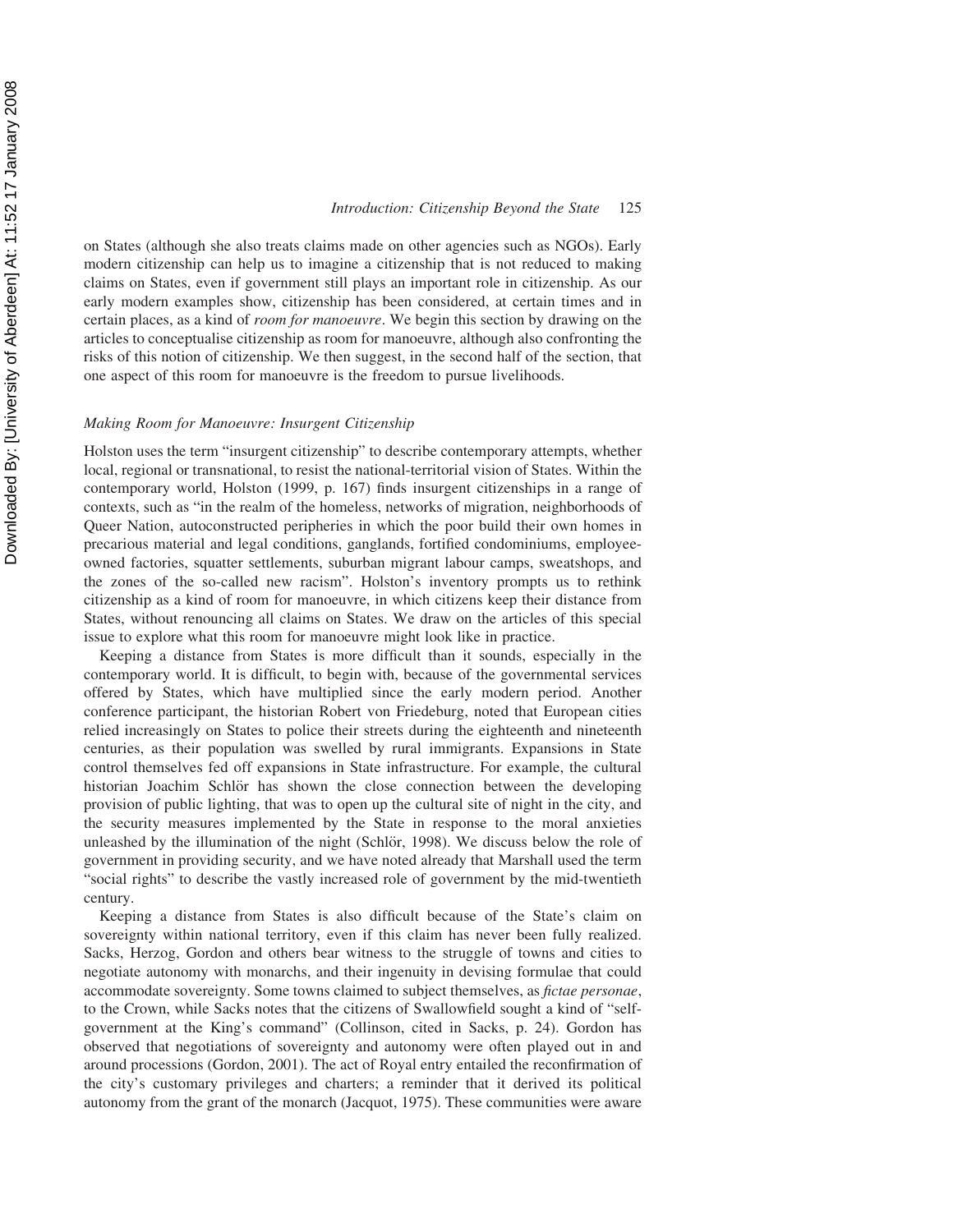that ceremonies and forms of address both constituted and represented a real authority. Indeed, while questions of counsel and the commonwealth might be debated, the exercise of authority was arguably always understood as the function of the monarch. This was perhaps why the Portuguese rural communes were so anxious to accommodate the monarchy within their reconstruction of the State after 1808. Meanwhile, Gordon argues that the Crown relied in turn upon the city to stage an effective accessional welcome that would legitimise and enact the sovereign's authority (Bryant, 1986; Attreed, 1994). Urban processional culture could, in other words, transform the city into the site of sovereignty, providing the occasions described by Thomas Dekker: "when the heape of our Soueraignes Kingdomes are drawne in Little: and to be seene within the Walles of this City" (Dekker, 1958, Vol. 3, p. 231). Lomnitz has shown that in twentieth-century Mexico, the State relied on urban communities and other collectives to stage the nationalist parades and ceremonies that shored up its sovereignty (Lomnitz, 2001).

Hobbes warned of the dangers inherent in "mixed polities", as Sacks reminds us. The political scientist Jose´ Antonio Aguilar cites Hobbes to argue that community autonomy has been a threat to effective citizenship in Mexico. Aguilar blames the Mexican State for this, because it has failed to provide public services, including justice and security, leaving these in the hands of collectives, such as urban communities. By dealing with such collectives, the Mexican State has itself hindered the emergence of "an autonomous and responsible citizenship", and Aguilar notes that community autonomy has been used to justify a variety of nefarious practices, including lynching (Aguilar Rivera, 2004). Roitman's account of northern Cameroon offers other examples of collectives operating in the absence of State authority.<sup>9</sup> By contrast, Sacks seems to agree with the early moderns who felt that "citizenship in local communities [was] no necessary rival to the state, but potentially the foundation on which rest the duties of citizen service and from which develops the sovereign power of the state" (p. 27). He might also agree with the attempt by Portuguese Liberals to accept affiliation to *concelhos* or *comunas* as a form of "junior citizenship" (although Ramos notes that the Liberals never overcame their suspicion of the monarchism of the *comunas*).

Collective autonomy is, in any case, only one example of room for manoeuvre. The Atacco civic group were concerned less with autonomy than with marking out a public arena that was not dominated by the State. The group member Andrés insisted that their activities were concerned with *cultura* and not with *politica* (politics), associating the latter with groups who pursued private interests or contented themselves with the benefits of office holding. In branding their projects as *cultura*, Andrés drew attention to their lofty motives. They denied ambitions of financial reward or political office; no strings, such as votes, were attached to their projects; and they chose projects of obvious benefit to the community. Crucially, this was no localist rejection of the nation-state. On the one hand, the Atacco group played a part in organising nationalist events such as the Fiestas Patrias, and were also prepared to make demands on the State, such as for better schooling in Atacco. On the other hand, the Mexican State had itself invested in notions of cultura, having undertaken decades of "Cultural Missions" to emancipate Mexico's rural masses living in far-flung parts of its national territory. Despite engaging with the State, the Atacco group were keen to keep their distance, by using cultura to open up some room for manoeuvre beyond the sphere of *política*. We have seen that Andrés denied that *cultura* came from State schooling, or indeed from its Cultural Missions. Instead, the group were keen to embody and cultivate cultura themselves, together with other inhabitants of the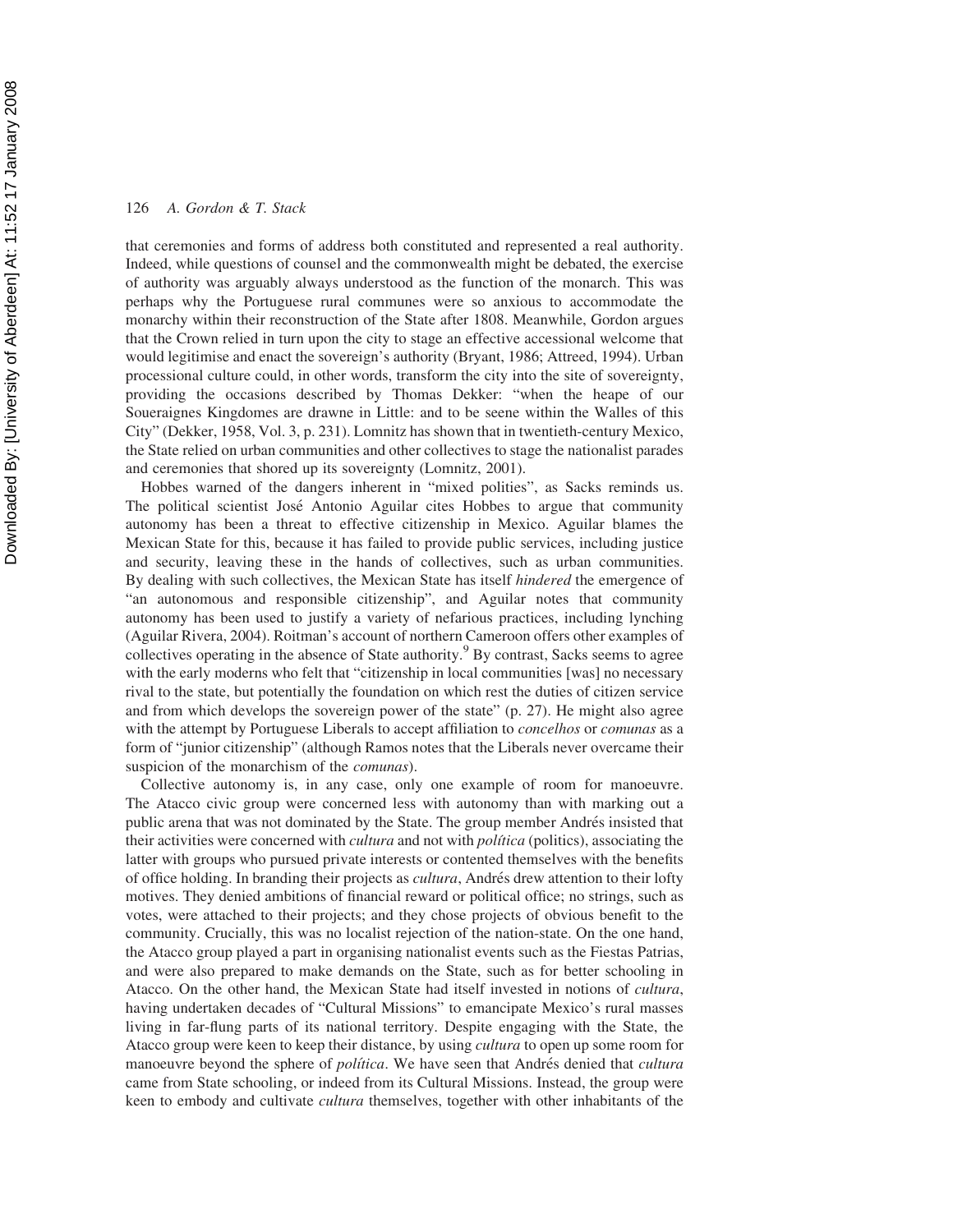town. This was less a declaration of autonomy than, in common with other notions of civil society, a way of getting around the State without renouncing all claims on it.

We note in passing that, whereas Holston offers examples of insurgent citizenship in the city, Andrés was articulating a citizenship of his town and not just in it. Andrés used cultura as a sign that Atacco was no mere rural locality on the fringes, but a proper town in which *cultura* was at home. By the same token, the group were not just rural denizens awaiting emancipation at the hands of the State, but good citizens of what they considered a proper town. The group's notion of civil society was closely tied, in other words, to their notion of urban society. Not surprisingly, part of their project was to make Atacco look more like a proper town. Key in this regard was an attempt to turn the churchyard into a civic plaza, replacing the plaza on which the primary school had been built. This kind of citizenship has a strong parallel in early modern urban corporations investing in the fabric of civic life, from municipal benches to the architecture of the market place (Tittler, 1991, 1998). We also note that for Isin, all citizenship is urban in that it is produced not just in or of but through the city, understood as a kind of force field.

What we stress is that citizenship, whether urban, national or otherwise, can be conceived as freedom in the sense of room for manoeuvre, rather than just as a way of making claims on the State. In other words, autonomy is not just something to be asserted by towns or regions or by ethnic or national groups, but by all citizens of a community, whether that community is national, urban or some other kind. This is presumably the sense of "autonomous" that Aguilar has in mind when he argues that the Mexican State has stifled the development of "an autonomous and responsible citizenship". Arguably all States impede such autonomy simply by their attempts to appropriate citizenship. In that sense, all citizenship must be insurgent, in the face of States who want to monopolise it.

#### Freedom to Pursue Livelihood: Economic Aspects of Room for Manoeuvre

An important aspect of citizenship as room for manoeuvre is the freedom to pursue livelihood. It is often argued that citizenship requires some kind of personal economic autonomy, and this is used to explain the fact that private property was once a prerequisite for formal citizenship. But Sacks argues that livelihood in the early modern period was much more than this. He notes that in sixteenth- and seventeenth-century England, the category of citizens or "freemen" was defined in opposition to the category of "bondsmen": those who could not labour as they chose, such as villeins, serfs and slaves. Livelihood was not just a prerequisite, but the essence of what it meant to be a citizen, entailing the ability to make a living that was reasonably secure and not utterly dependent on others—hence, the early modern opposition to royal monopoly grants, which were felt to endanger the independent livelihood of craftsmen and other interested parties.

Governments can play important roles in the freedom to pursue livelihoods. To begin with, governments can help provide *security*. Security against physical threats, both internal and external to national territory, was already at stake in early modern Europe, and sorely wanting in areas such as the contemporary Chad Basin. "Social rights" such as state pensions and health provision have given a broader security to citizens, as has the effective management of national economies. Governments have also played roles in permitting a degree of economic *independence*, such as in passing and enforcing labour laws or through land reforms. For example, the Mexican State used its power in the 1920s and 1930s to expropriate land from the hacienda estates that held their workers in debt bondage.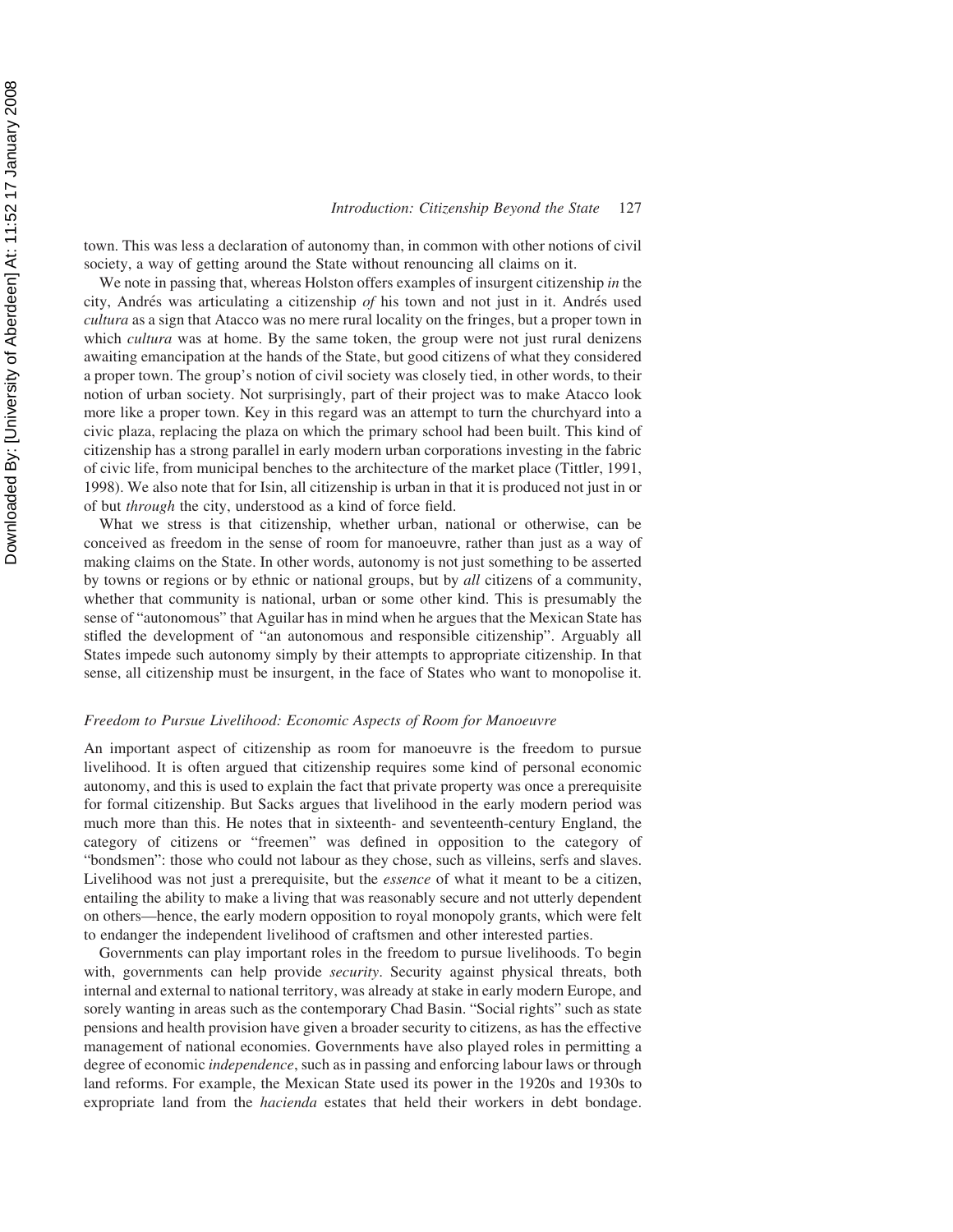In 1929, it founded an *ejido* collective in Atacco on lands that had belonged to a *hacienda* in Tapalpa, and in 1992 more than half the population of Atacco were still members of the ejido.

In only a few regions of the world have many people achieved a secure and independent livelihood. Contemporary examples of "bondsmen" include the maids, factory workers and prostitutes living in slave-like conditions in Southeast Asia, as described by Ong (2006, p. 504). In the case of Atacco,  $ejido$  members had made some kind of reasonably secure if meagre living, although their *ejido* land was held from the State. Men had begun to supplement their income by working on building sites in Guadalajara or in and around Tapalpa, while women and children worked as maids in Tapalpa and Guadalajara. As elsewhere in the developing world, much of this work was "informal" (or unregulated by the State), with no official contracts or benefits. After a 1992 constitutional reform, ejido members were allowed to sell plots of land. Many did so, especially after the financial crisis of 1994, which curtailed the weekend visits of the urban middle classes on which many residents depended for employment. Stack was told that Atacco residents would have gone hungry had the financial crisis not coincided with the corn harvest. By 2000, only eight years after obtaining the right to sell *ejido* land, most people worked solely in the informal economy, and few had anything resembling a secure livelihood. For many the most attractive option lay in migration to the USA, and this practice gathered pace through the 1990s.

In other words, States have often failed to provide security and independence, and there is little reason to expect better from States in the future. In west Mexico, many people benefited from the land reform of the 1920s and 1930s, but peasants became less citizens than clients of the Mexican State.<sup>10</sup> More recently, Mexico has undergone a "transition to democracy", but it is not clear that this will deliver anything resembling security and independence. Lomnitz writes that Mexican elections used to be another charade, together with the civic festivals that we have mentioned, in which collectives participated in return for benefits. Elections are now, by contrast, the focus of intense competition between political parties, each investing large sums of money in mass-media campaigns. Those campaigns are financed by the bourgeois groups whose interests they have come to represent, but many other groups are left in a weaker position than ever. Previously Mexico's poorest had received some benefits, if not a voice, for their role in the national pageantry of one-party elections and civic festivals. With the displacement of national pageantry by electoral competition conducted via mass media, the poor have little to offer for the benefits they need more than ever (Lomnitz, 2001). Meanwhile, Ong (2006, p. 504) finds that people in dire circumstances are sometimes attended to in the name of a "right to survival" rather than citizenship, and adds that "it is by no means clear that the right to survival will anywhere be translated into citizenship or merely legitimated on the grounds of a common humanity, or relevance to labour markets".<sup>11</sup>

Many people decide to ignore the State, while others are ignored by the State. The global expansion of the "informal" economy testifies to the failure of many States to provide the conditions for the pursuit of livelihoods. Kruijt (2004, p. 2) has argued, for example, that "Latin America is the continent where in most of the countries the great majority of the population is, at once, poor, informal and excluded". States do not like being ignored, and people often find themselves threatened by States, on top of their other difficulties. There are millions of Mexicans and other nationals now living clandestine lives in the USA, as in other wealthy countries, and Ong makes much of the predicament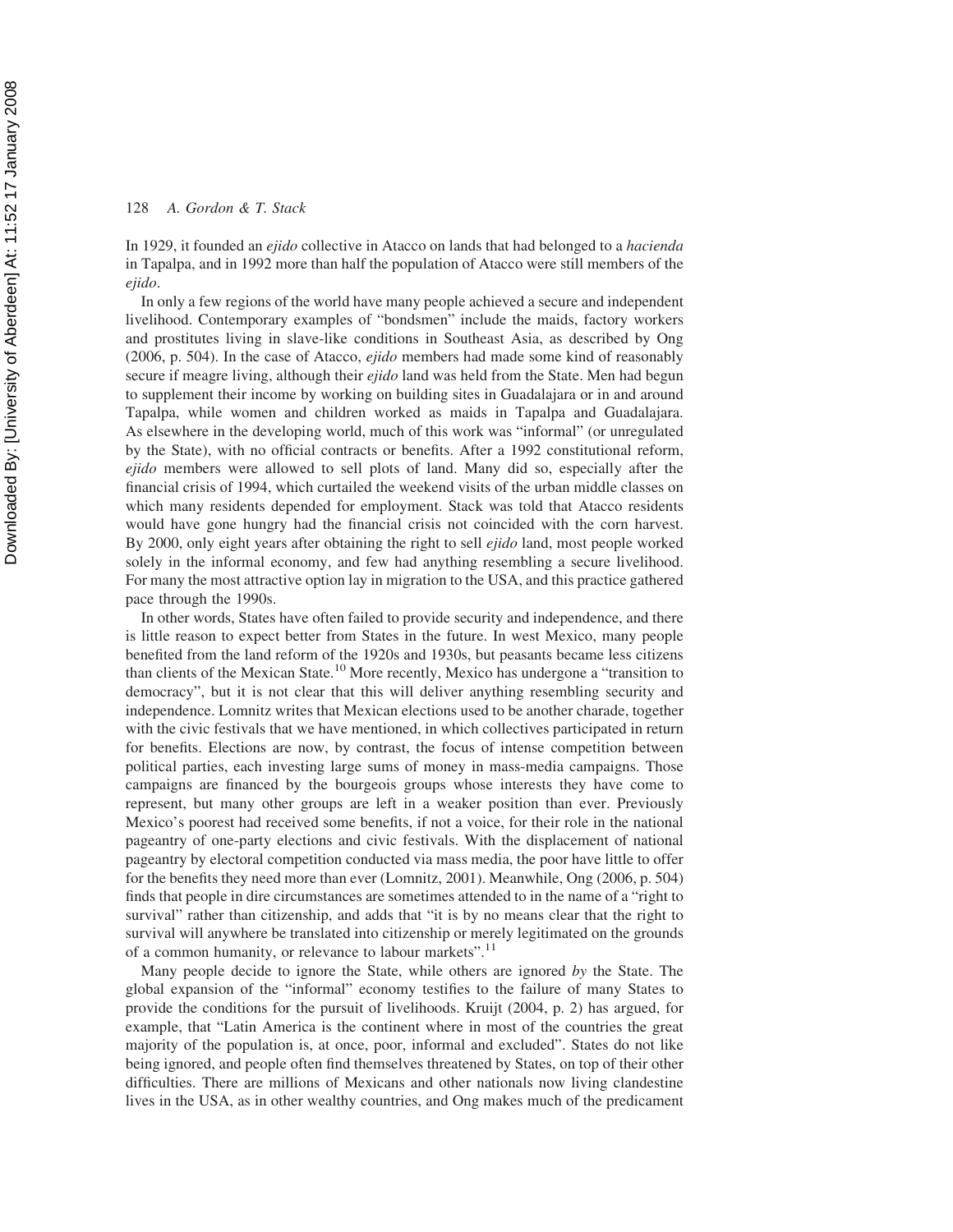of the migrant worker. However, there are also tens of millions of Mexicans living clandestine lives in Mexico, because their livelihood, already precarious, is constantly at risk from crackdowns on "irregular" businesses and so on. In Atacco, many of those who sold their *ejido* plots went from being clients of the State to avoiding the State's attentions altogether, whether in the Sierra or in California. Something similar is the case in the Chad Basin, where livelihoods are shut down not just by the State but by any number of "regulatory authorities". In such conditions, State intervention serves to limit further the meagre options open to people.

We propose that citizenship beyond the State has something to offer people whose livelihood is under threat from the State. In particular, people can find legitimacy in a citizenship conceived as the room for manoeuvre deriving from the freedom to pursue livelihoods. In other words, the elements of citizenship that we have seen as central to early-modern concerns and practices, might just have something to offer the contemporary world. Some groups in the contemporary world may already assert some notion of citizenship as freedom to pursue livelihood. One candidate might be the Villes Mortes movement in northern Cameroon, described by Roitman. Both unlicensed traders and established urban merchants refused to pay taxes to the Cameroonian government, on the grounds that the State had failed in its responsibility to manage society, and specifically to guarantee their "right to markets". In fact, the Villes Mortes protestors appeared to have given up on citizenship altogether. It was the local Prefect who seemed to appropriate the discourse of citizenship, in claiming that people refusing to pay the tax were "not free men" (although Roitman suggests that the Prefect's notion of freedom was inflected by both Islamic and French colonial traditions). Nevertheless, given the poignancy of the Villes Mortes movement's name, the editors speculate that the traders and merchants possessed some concept of a citizenship beyond the State, one that played the villes off against the "nation" claimed by the State. Roitman also notes that unregulated traders sometimes styled their activities as "democratization", even though she feels that they understood by this simply "freedom from tax" (p. 15).

There are other cases that suggest a clearer notion of citizenship as freedom to pursue livelihood, but such citizenship does not necessarily benefit those most in need of it. Sacks cites the complaint of the early modern "Discourse on Corporations" that the incorporation of towns "profited members of the corporation to the detriment of the urban community as a whole" (p. 9). In the case of contemporary Tapalpa, we have noted that some townspeople tried to sideline Guadalajarans on the grounds that they were "not from here", thus asserting a kind of urban citizenship of Tapalpa. However, it was local businessmen and women who were the quickest to do this, keen to protect their customers and labour from the competition of Guadalajarans doing business in Tapalpa. The same businessmen and women insisted (although often in vain) that the municipal government give them precedence over their Guadalajaran competitors.

A more promising case is that of the barter clubs that spread across Argentina during the 1990s, mushrooming to over a million members after the financial collapse of 2001. Argentineans flocked to trade basic goods, using a currency limited to the clubs. The economist Ruth Pearson (2003, p. 225) has noted that, unlike barter clubs in the developed world, most members entered the clubs out of economic necessity rather than ideological imperatives. It may be, however, that some members experienced the barter clubs as more than just a desperate scrabble for survival. For one thing, they offered a way to recover dignity. In the words of one unemployed man, "if you don't have that bit of paper called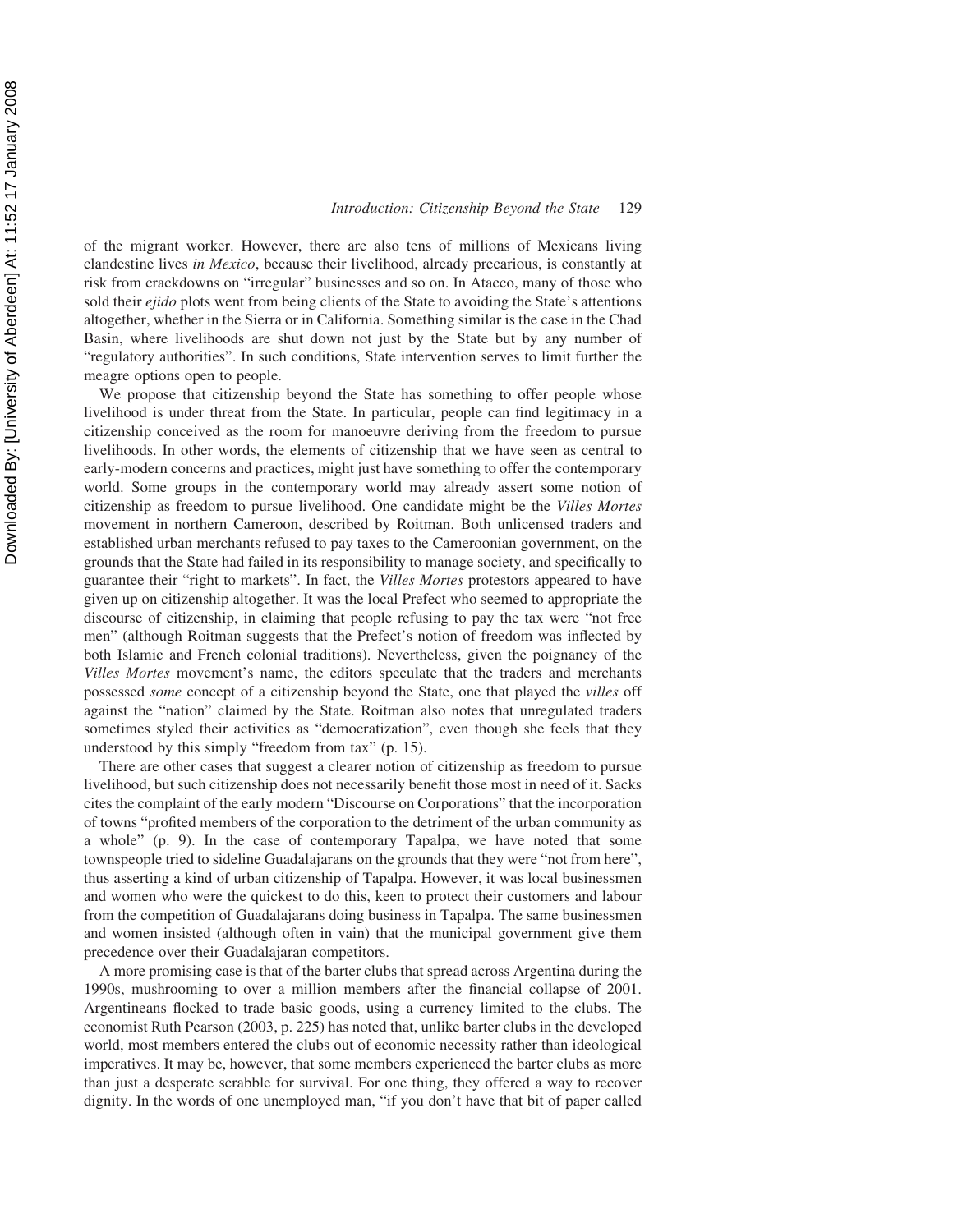money ... you feel discriminated against ... that you are no use, you have no value, you are outside society. This is a new society and we are all part of it"  $(2003, pp. 225-226,$ emphasis added). Sacks notes that the early modern residents of Swallowfield and the New England colonies sought to secure their livelihood by committing to a community of equals, and the Argentinean barter club members might also be said to seek a kind of livelihood in community. Barter clubs were subject to abuse, and it is interesting that in 2002 the State considered giving legal recognition to their limited currencies, in order to prosecute forgers (Pearson, 2003, p. 228). However, we propose that the barter clubs were still an example of people seeking room for manoeuvre for themselves as citizens.

No doubt our notion of citizenship as the room for manoeuvre stemming from the freedom to pursue livelihood, has something in common with neoliberal versions of citizenship. It could be argued that the Argentinean barter clubs played out neoliberal notions of citizenship, even as they blamed neoliberalism for their plight.<sup>12</sup> We propose, however, that neoliberal States have kept a tight grip on citizens and citizenship, even as they scale back the claims "their" citizens can make. Ong gives the example of the British government under Tony Blair, "no longer interested in taking care of every citizen, [preferring] him/her to act as a free subject who self-actualizes and relies on autonomous action to confront globalized insecurities".13 But while neoliberal States take less care of their citizens, they are as keen as ever to make claims on their citizens. The same British government has presided over unprecedented levels of surveillance and data prostitution, and other States are no less keen to police their citizens' every move. Neoliberal States have also been ruthless in expanding their fiscal base, as Roitman discusses for Cameroon, while weakening the labour laws protecting their citizens' livelihood, in order to attract investment. Small wonder that so many people prefer to take their chances as unregulated traders, rather than work for companies that may pay taxes but otherwise feel little obligation to their employees. We argue that neoliberal States have failed to produced the "free subject who self-actualizes" precisely because they have continued to act as States, by reserving their rights on citizenship.

#### Taking Citizenship Back

We started by explaining that we regard citizenship as a complex of elements that vary across time and space, and our contributors each use the term in slightly different ways, reflecting the different contexts that they study as well as their different disciplinary approaches. All our contributors point to ways of thinking citizenship as something other than just a relationship with States. Inspired by their attempts to think beyond Statecentred citizenship, we have drawn a contrast in this introduction between citizenship as emancipation by the State and citizenship as a way of making room for manoeuvre. We have proposed, moreover, that citizenship beyond the State has something to offer the many people who need legitimacy for their struggles to create some room for manoeuvre in their lives. This includes the many people currently living clandestine or semiclandestine lives, such as unregulated traders and illegal immigrants. Our aim, in other words, is not to persuade States to admit more people to citizenship, or to give "substance" to the (legal) "form" of citizenship, or to encourage people to "participate" and take a more "active" role as citizens, although these may all be valid goals and have certainly been much discussed. Instead, we propose that such people take citizenship back from the States that have so often let them down.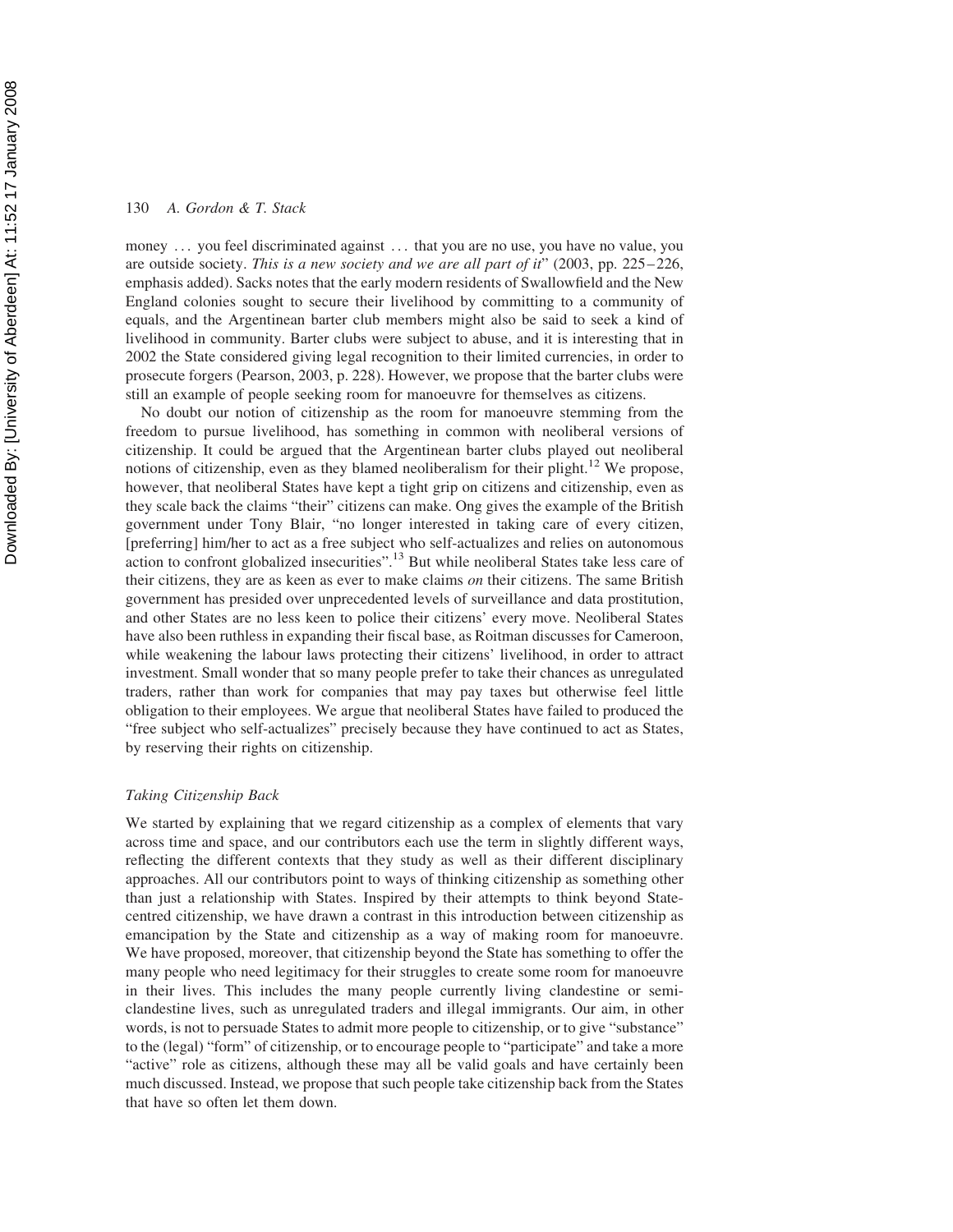#### Notes

- $1$  The editors would like to thank the contributors to this special issue, as well as Barry Hindess and Lucy Taylor, for their helpful comments on drafts of this introduction. Stack would like to thank the British
- Academy and Carnegie Trust for grants to conduct field work in Mexico.<br><sup>2</sup> We might call this a republican concept of citizenship, but for the fact that the term "republican" is now used in such a variety of ways and a full discussion of the debates around republican citizenship cannot
- <sup>3</sup> The conference was funded by the Sawyer Mellon Foundation, and hosted by the Centre for Early Modern Studies. We would like to thank Howard Hotson, Cathy Shrank and Phil Withington, who devised an initial programme of Sawyer Seminars in 2003–2004 and supported the staging of our
- conference. We would also like to thank our conference respondent, the political theorist Richard Dagger. <sup>4</sup> The conference focused on early modern European traditions of urban citizenship, but most speakers also highlighted the imperial contexts in which those traditions developed. (Indeed, colonialism is a theme that runs through all of these articles, although we lack space to do justice to this in our introduction.) Isin goes further in his article, however, to suggest that cities *everywhere* have produced some kind of citizenship. For Isin, it is the project of the modern State that is specific to the European context—citizenship itself is a much broader phenomenon. <sup>5</sup> In some cases, there is no clear line between State and non-State agencies. Roitman's mototaxi-driver
- pays "tax", he says, in the form of bribes to policemen, while many customs officials moonlight as
- brigands. <sup>6</sup> Although the decision by Cádiz deputies to exclude Africans from citizenship might seem merely racial, it was also posed in terms of commitment. Some of the deputies argued that Africans were taken to Spanish America against their will, and therefore could not properly be called natives. Some deputies also felt that Africans lacked the commitment to community shown by Spaniards and Indians.
- Africans were too individual—however strange that might seem to our liberal sensibilities.<br>The anthropologist Teresa Caldeira has argued, drawing on her fieldwork in Brazil, that cities are in a better position to judge citizenship than States (Caldeira, 1999).
- <sup>8</sup> Hindess has argued that the idea of emancipation by the State arose out of European colonialism. The imperial States refused citizenship to colonial subjects on the grounds that they lacked the qualities that made for citizenship. After independence, the new national States claimed to emancipate their citizens by educating them in those same qualities. The former imperial States followed suit with their own citizens. In other words, States claimed to make people into (better) citizens, rather than simply admitting them as citizens. Hindess also notes that colonialism brought people worldwide into the ambit of States, dividing up their populations among these States. Organisations such as the World Bank and
- the United Nations have used the logic of citizenship to distribute people among States (Hindess, 2005). 9 Aguilar Rivera (2004) recalls that Tocqueville praised the Americans for responding to blocked roads by "associating" with other individuals to clear them, rather than appealing to government. He notes the irony that Mexican collectives are wont to make claims on the State precisely by blocking roads.
- <sup>10</sup> Roitman notes of recent events in Cameroonian society that: "'rights' have been construed in terms that evoke the economic, and especially the citizen's economic *relations to the state* and socio-economic entitlements" (emphasis added). Roitman goes on to observe that "the ultimate referent is not necessarily the 'welfare state'; rather, the right to accumulation and the right to access wealth are the primary allusions to the constitution and enactment of citizenship". It is hard to be sure whether this includes any sense of livelihood in community, or whether this kind of accumulation works against the freedom of others.
- <sup>11</sup> Ong finds that NGOs in Southeast Asia argue less for human rights than for the "biowelfare" of their clients, by appealing to the interest of employers in keeping their workers healthy and thus productive. Ong (2006, p. 504) concludes that "While citizenship does not provide protection for the migrant worker, the joining of a healthy body and dependency on foreign workers produces a kind of biolegitimacy that is perhaps a first step toward the recognition of their moral status, but short of human rights". <sup>12</sup> Pearson (2003, p. 226) notes that local politicians, including the mayor of Buenos Aires, gave timely
- expression of their support for the movement, just as the Congress considered legalising it.
- <sup>13</sup> In the case of Argentina, it was the neoliberal State itself that exposed its citizens to "globalized insecurities" by acceding to the IMF and World Bank's demands.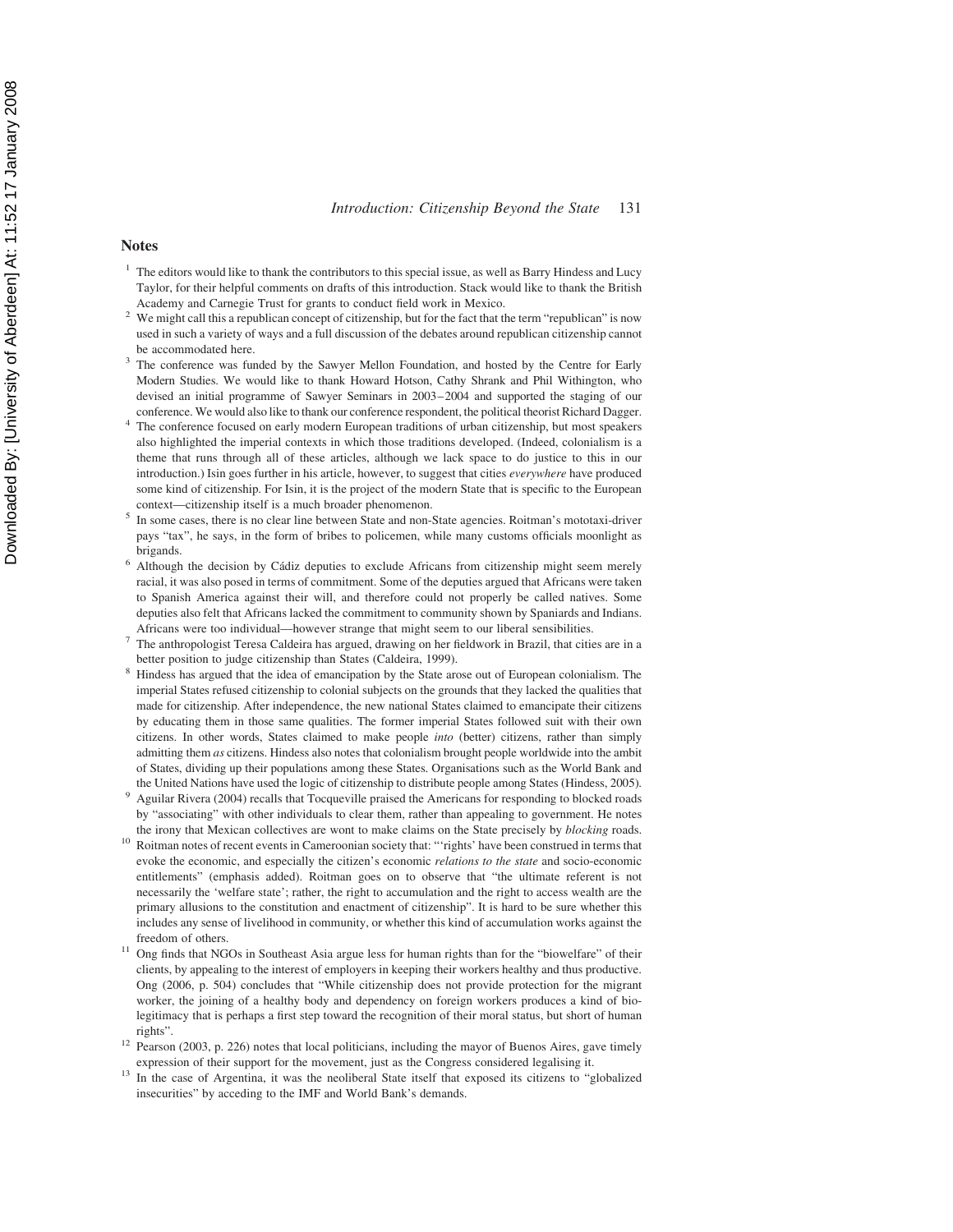#### References

- Aguilar Rivera, J. A. (2004) Linchamiento: la soga y la razón. La Insignia, 26, November, Electronic document, http://www.lainsignia.org/2004/noviembre/soc\_016.htm (accessed 9 December 2006).
- Attreed, L. (1994) The politics of welcome: ceremonies and constitutional development, in later Medieval English towns, in: B. Hanawalt & K. Ryereson (Eds) City and Spectacle in Medieval Europe, pp. 215–224 (Minneapolis, MN: University of Minnesota Press).
- Bryant, L. M (1986) The Parisian Royal Entry Ceremony: Politics, Ritual, and Art in the Renaissance (Geneva: Droz).
- Bridewell Court Book (1559–1562) Minutes of the Court of Governors, Bethlehem Royal Hospital Archives and Museum, Bridewell, London.
- Buisseret, D. (Ed.) (1992) Monarchs, Ministers and Maps: The Emergence of Cartography as a Tool of Government in Early Modern Europe (Chicago, IL: University of Chicago Press).
- Buisseret, D. (Ed.) (1996) Rural Images: Estate Maps in the Old and New Worlds (Chicago, IL: University of Chicago Press).
- Caldeira, T. (1999) Fortified enclaves: the new urban segregation, in: J. Holston (Ed.) Cities and Citizenship, pp. 114–138 (Durham, NC: Duke University Press).
- Dekker, T. (1958) in: F. Bowers (Ed.) The Dramatic Works of Thomas Dekker (Cambridge: Cambridge University Press).
- Gordon, A. (2001) Performing London: the map and the city in ceremony, in: A. Gordon & B. Klein (Eds) Literature, Mapping and the Politics of Space in Early Modern Britain, pp. 69–88 (Cambridge: Cambridge University Press).
- Gordon, A. (2004) Overseeing and overlooking; John Stow and the surveying of the City, in: I. Gadd & A. Gillespie (Eds) John Stow (1525–1605) and the Making of the English Past, pp. 81–88 (London: British Library).
- Helgerson, R. (1992) Forms of Nationhood: The Elizabethan Writing of England (Chicago, TL: University of Chicago Press).
- Hindess, B. (2005) Citizenship and Empire, in: T. B. Hansen & F. Stepputat (Eds) Sovereign Bodies: Citizens, Migrants, and States in the Postcolonial World, pp. 241–256 (Princeton, NJ: Princeton University Press).
- Holston, J. (1999) Spaces of insurgent citizenship, in: J. Holston (Ed.) Cities and Citizenship, pp. 155–176 (Durham, NC: Duke University Press).
- Jacquot, J. (1975) Présentation, in: Jean Jacquot & Elie Konigson (Eds) Les Fêtes de la Renaissance, III. Quinzième colloque international d'études humanistes, Tours, 10–22 juillet 1972, pp. 7–51 (Paris: Editions du CNRS).
- Kruijt, D. (2004) Divided cities, contested spaces in urban Latin America, Paper presented at the ESRC Seminar Series on Social Policy, Stability and Exclusion in Latin America, Institute for the Study of the Americas. University of London, 28 May 2004.
- Lomnitz, C. (2001) Deep Mexico, Silent Mexico: An Anthropology of Nationalism (Minneapolis, MN: University of Minnesota Press).
- Lomnitz-Adler, C. (1995) Ritual, rumor, and corruption in the constitution of polity in Mexico, Journal of Latin American Anthropology, 1(1), pp. 20–47.
- Marshall, T. H. & Bottomore, T. (1992) Citizenship and Social Class (London: Pluto Press).
- Martinotti, G. (2005) Gone with the wind: public spaces in a society of flows. Paper presented at the Sawyer Seminar on Urban versus National Citizenship, University of Aberdeen, 16 April 2005.
- Morgan, V. (1979) The Cartographic Image of 'the country' in Early Modern England, Transactions of the Royal Historical Society, 29, pp. 129–154.

Ong, A. (2006) Mutations in citizenship, Theory, Culture & Society, 23(2-3), pp. 499-531.

- Pearson, R. (2003) Argentina's barter network: new currency for new times?, Bulletin of Latin American Studies, 22(2), pp. 214–230.
- Schlör, J. (1998) Nights in the Big City: Paris, Berlin, London, 1840–1930, Pierre Gottfried Imhof and Dafydd Rees Roberts (Trans.) (London: Reaktion).
- Shoffman, M. (2006) Russian politicians back gay pride ban. pink news, 21 February, online http://www. pinknews.co.uk/news/articles/2005-547.html (accessed 18 December 2006).
- Soysal, Y. (1994) The Limits of Citizenship: Migrants and Postnational Membership in Europe (Chicago, IL: Chicago University Press).